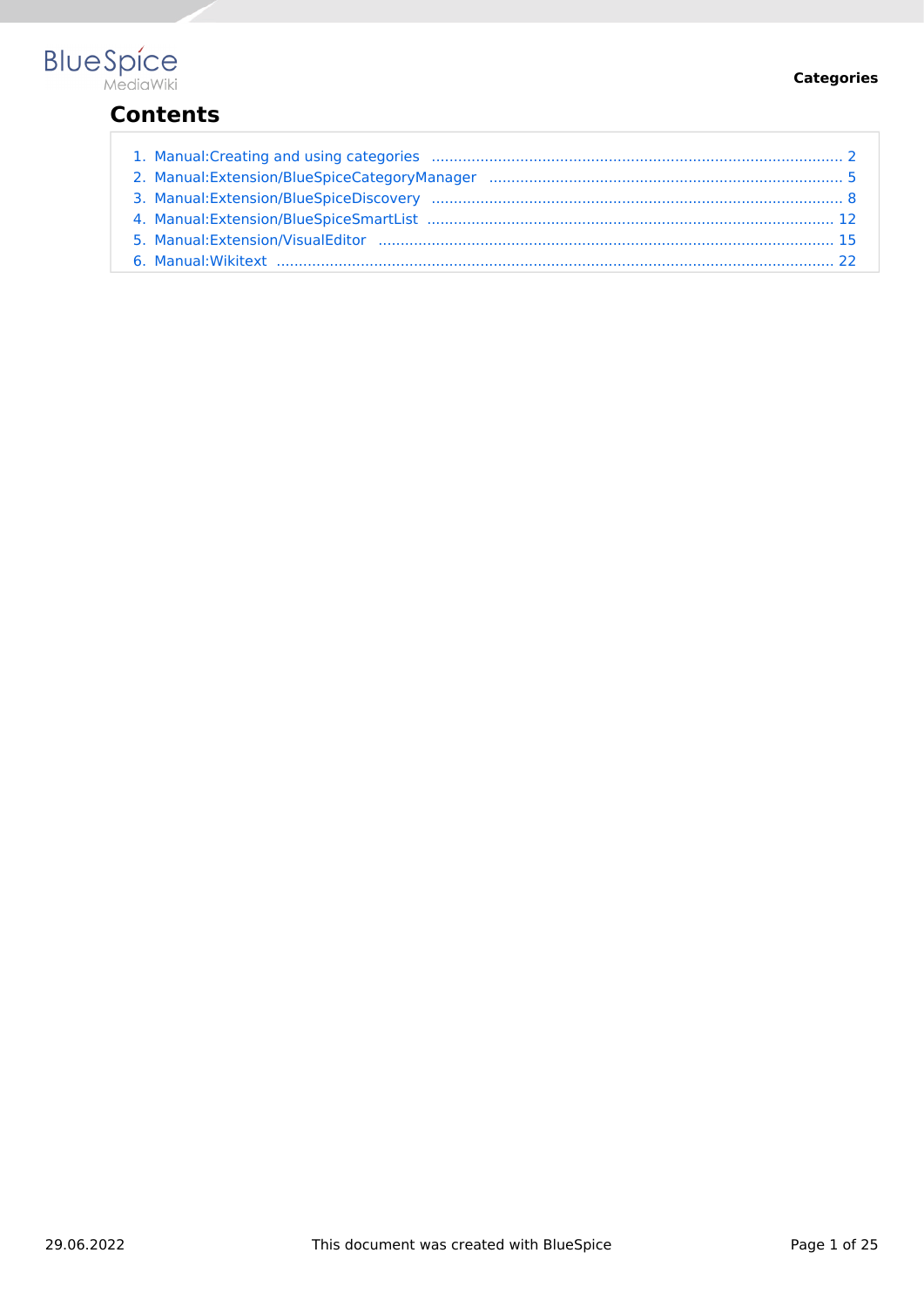## <span id="page-1-0"></span>**BlueSpice** MediaWiki

**5.1 Categories**

Categories are a feature of MediaWiki. An index page is automatically created for categories. Pages can be categorized by adding category tags to the content. These tags generate links at the bottom of the page that lead to an overview of all pages in the same category. This allows for easy browsing of related pages.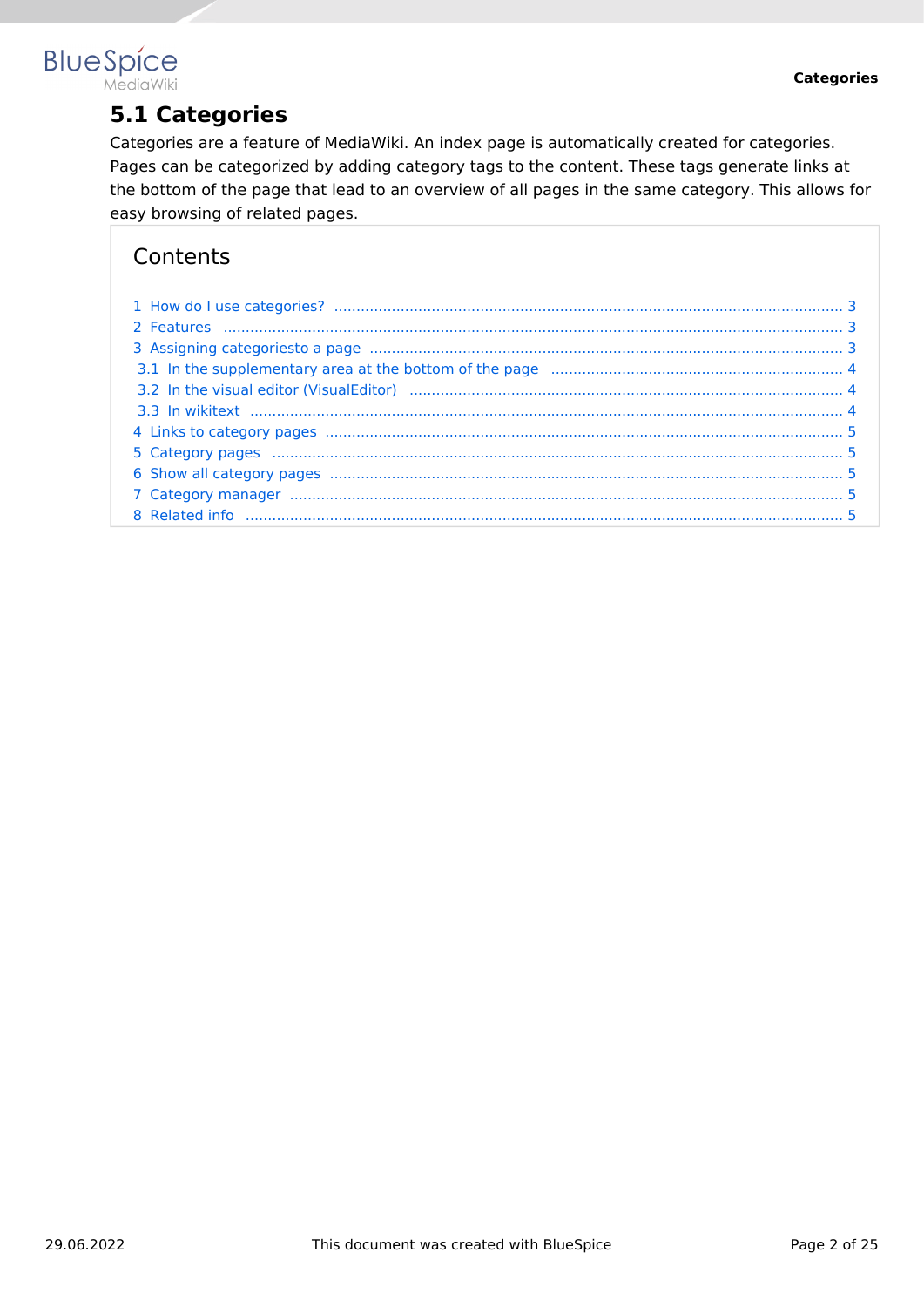

## <span id="page-2-0"></span>How do I use categories?

In addition to namespaces, categories are an important organizational principle in the wiki. They allow pages to be grouped and automatically linked to the associated category pages. Categories are usually created by users. In special cases, however, MediaWiki also assigns automatically generated categories (e.g., *Pages with broken links*).

## <span id="page-2-1"></span>Features

**Category tree:** Categories can be organized as subcategories of main categories.

**Tagging**: Categories can be used to spontaneously "tag" pages.

**Category manager:** Categories can be systematically created and used by all users via the category manager.

**Multiple categories per page**: A page can be assigned to several categories.

**Independent of namespaces**: Categories are available throughout the wiki and cannot be limited to individual namespaces.

**Page queries:** Categories are useful for extensions like [Smartlist](#page-11-0) or Semantic Mediawiki as they are available as query arguments.

## <span id="page-2-2"></span>Assigning categoriesto a page

There are different ways to assign a page to categories:

In the Supplementary area at the end of the page

From the options menu of [VisualEditor](#page-14-0) (Visual Editing)

Via manual input as [wikitext](#page-21-0) (source code editing)

Using the link *Page tools > ...all actions > Insert category*





| $\text{ch}$ /><br>{{Box Links-en Topic1=[[Reference:BlueSpiceNamespaceManager]] Topic2=h<br>namespaces The concept of namespaces [1]}}<br>{{Translation}}<br>[[Category:Administration]]<br>[[Category:Single-sign-on]] | $\times$<br>All actions<br>Namespaces<br>Views<br>View<br>Matual<br>Edit<br>Discussion<br>Editsource<br>Newpage<br>Page Matory<br>Newsubower<br>Newsection<br>Newfile<br>Toylor.<br>Content actions<br>EMail<br>Delete<br>Mon<br>Wattinishere<br>Protect<br><b>Related changes</b><br>Unwatch<br>Upload file<br>Refresh<br>Special coates<br>Add to book<br>Printsblevenice<br>Intert category<br>Copy LR1<br>Page information<br>Set page applicaments<br>Set reminder<br>Cost this page<br>Set expiry<br>Drawne properties<br>Copy<br>PDF single page<br>Stert a workflow<br>PDF poet with subpages<br>PDF poet with linked pages<br>Display readers<br>QR code<br>Export book<br><b>International</b><br>Sex.<br><b>Nonner</b> (N)<br><b>Sharp</b><br>$\mathbb{R}$ | ACTIONS:<br>List edited and month and<br>by Margit Link Bodrigue<br>Move<br>$\mathcal{L} = 0$<br>Capy<br>Drista<br><b>Between</b><br>negaces.<br><b>Start a worldfield</b><br>Set palicy<br>Set reninder<br>Set page analysments<br>Add to book<br>$\Box$<br>æ<br><b>OTTAGE</b><br>инергеймарк<br>Page Nistary<br>Page Information<br><b>Browse properties</b><br>LaTactions |
|-------------------------------------------------------------------------------------------------------------------------------------------------------------------------------------------------------------------------|-----------------------------------------------------------------------------------------------------------------------------------------------------------------------------------------------------------------------------------------------------------------------------------------------------------------------------------------------------------------------------------------------------------------------------------------------------------------------------------------------------------------------------------------------------------------------------------------------------------------------------------------------------------------------------------------------------------------------------------------------------------------------|------------------------------------------------------------------------------------------------------------------------------------------------------------------------------------------------------------------------------------------------------------------------------------------------------------------------------------------------------------------------------|
| Wikitext                                                                                                                                                                                                                | Link "all actions"                                                                                                                                                                                                                                                                                                                                                                                                                                                                                                                                                                                                                                                                                                                                                    |                                                                                                                                                                                                                                                                                                                                                                              |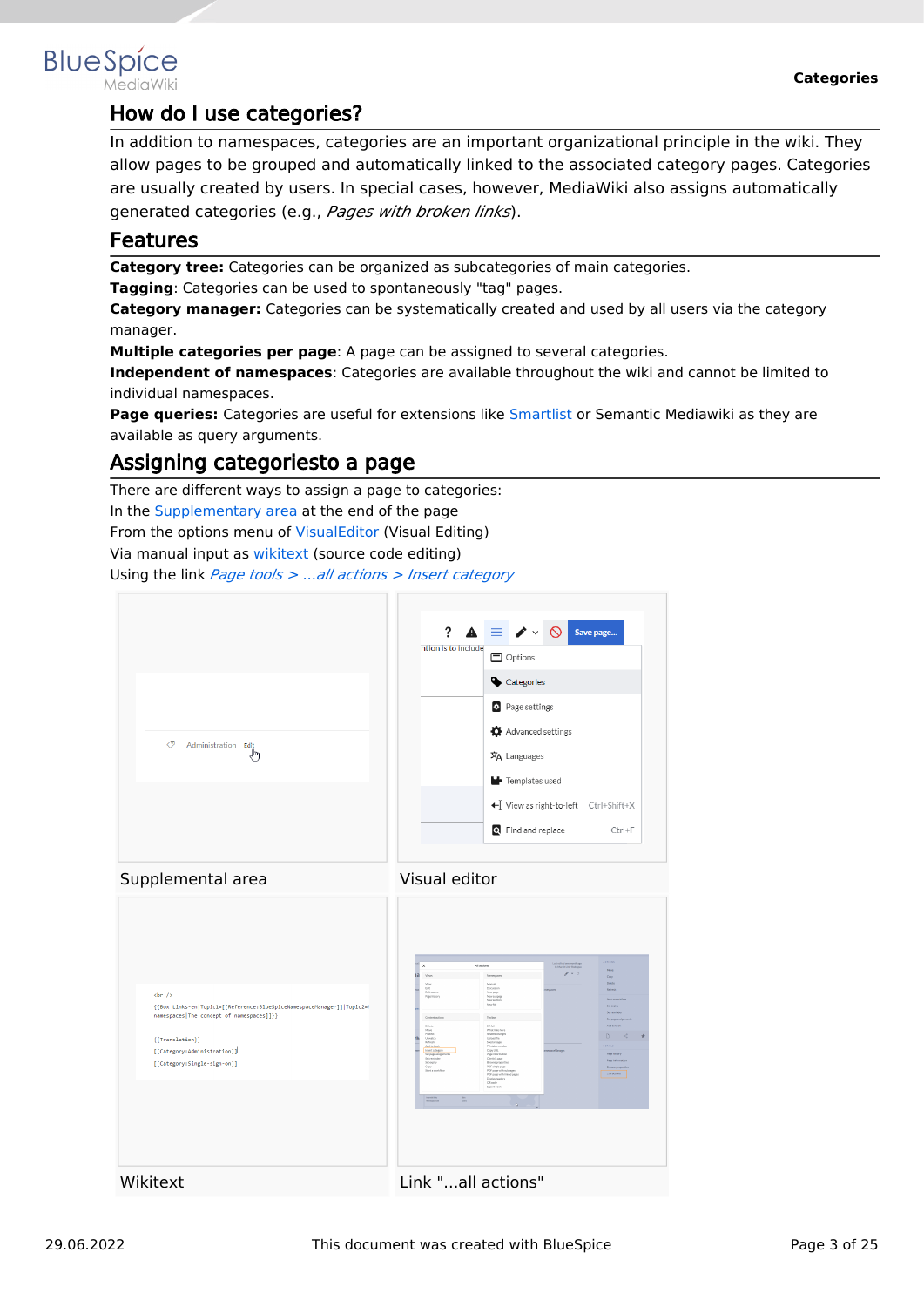### <span id="page-3-0"></span>**In the supplementary area at the bottom of the page**

The supplement area contains a field for category assignment. Any user with edit rights can click the edit link to add or remove categories from the page. To view all existing categories with subcategories, you can click on the tree icon. Once done, the categories will be confirmed with the tick.

## <span id="page-3-1"></span>**In the visual editor (VisualEditor)**

In the page options menu of [VisualEditor](#page-14-0) there is a menu item Categories. Here you can update category assignments to the page in edit mode, as well as add a sort key to the category.



### <span id="page-3-2"></span>**In wikitext**

Open an article that you want to assign to a category in edit mode. Now enter the following anywhere in the wiki code (usually at the end of the page though):

```
[[Category:Production]]
or
[[Category:Production]]
```
**Note:** On category pages, umlauts are listed at the end of the list, e.g. "Märchen" after "Muh". You can use the {{DEFAULTSORT:sortkey}} variable to create an alternative title for the sort (e.g. {{DEFAULTSORT:Maerchen}}).

It is true that:

categories can be created in any number and by any user. So before you just get started, it's always best to check which categories already exist to avoid unnecessary duplication of similar categories. a page can be assigned to several categories.

the place in the source code where the category link is inserted is technically irrelevant. However, the convention is to include categories **at the end of an article.**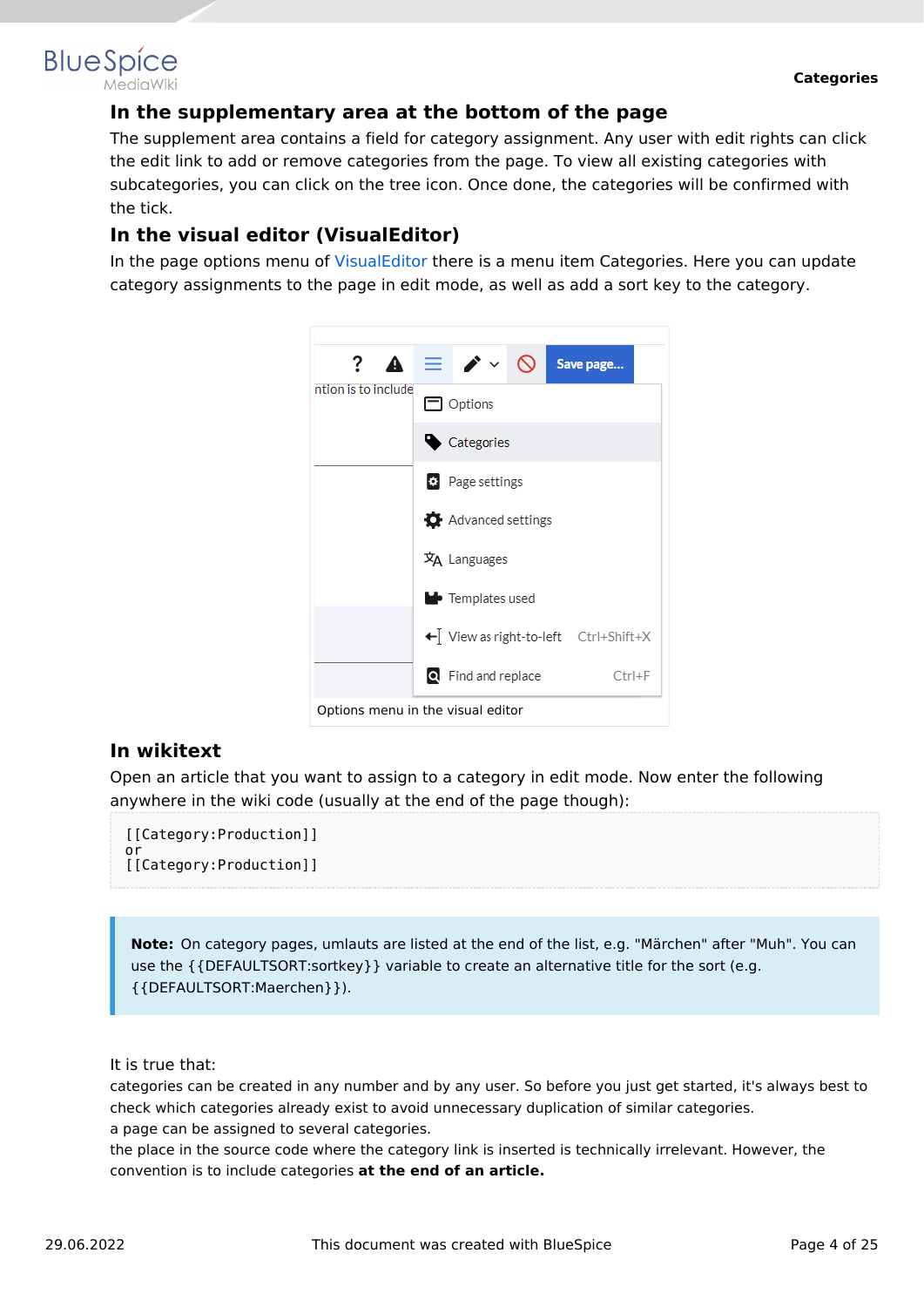## <span id="page-4-1"></span>Links to category pages

For links directly to a category page, a colon is required before the namespace.

Example: [[:Category: new page]]

If the colon is missing, the link will not be created, but the page will be tagged with the category instead.

## <span id="page-4-2"></span>Category pages

When users click a category link, the *Category:<Category Name>* page loads. All pages and media that are assigned to a specific category are automatically listed there.

If you click on a category page that has not yet been created - linked in red - you have the option of creating the category page.

## <span id="page-4-3"></span>Show all category pages

On the special page Special:Categories you can view a list of all existing categories in the wiki. Click on a category to go to the corresponding category page. If a page in the listing has a red background, the category is in use in the wiki, but the associated category page has not yet been created.

## <span id="page-4-4"></span>Category manager

The easiest way to manage categories and subcategories is through the *Special:Category manager* page. The [Category manager](#page-4-0) can be reached via the menu item *Global Actions > Management > Categories*.

Related info

- <span id="page-4-5"></span>[Category manager](#page-4-0)
- <https://www.mediawiki.org/wiki/Help:Categories>

# <span id="page-4-0"></span>**7 Category manager**

The category manager makes it easier to create and manage a hierarchical category system in the wiki.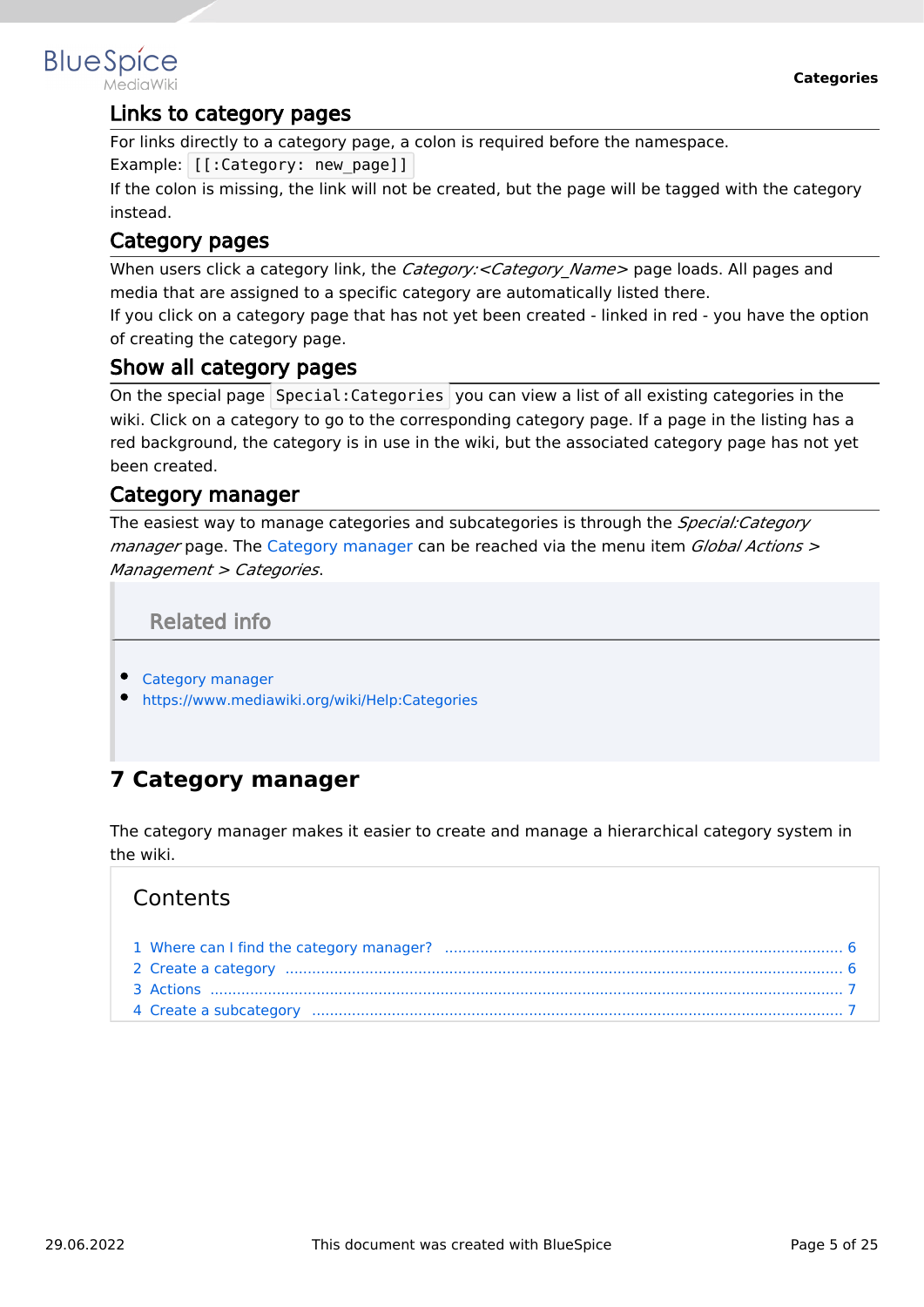<span id="page-5-0"></span>

## Where can I find the category manager?

The menu item *Global actions > Management > Categories* loads the page *Special:Category manager*.

|                              |                   | <b>New</b><br>$\overline{\phantom{a}}$ |
|------------------------------|-------------------|----------------------------------------|
| Management                   |                   |                                        |
| <b>About BlueSpice</b>       | Namespaces        |                                        |
| Assignments                  | Page templates    |                                        |
| <b>Books</b>                 | Permissions       |                                        |
| Categories                   | Privacy           |                                        |
| Configuration                | Quality assurance |                                        |
| Groups                       | <b>Reminders</b>  |                                        |
| Interwiki links              | <b>Skin</b>       |                                        |
| Namespace CSS                | <b>Users</b>      |                                        |
| Link to the category manager |                   |                                        |

## <span id="page-5-1"></span>Create a category

#### **To create a category:**

**Select** the category under which you want to create the new category. If you don't want to create a subcategory, start with the next step.

**Click** the "plus" button.

**Enter** the desired category name. **Click** *Okay.*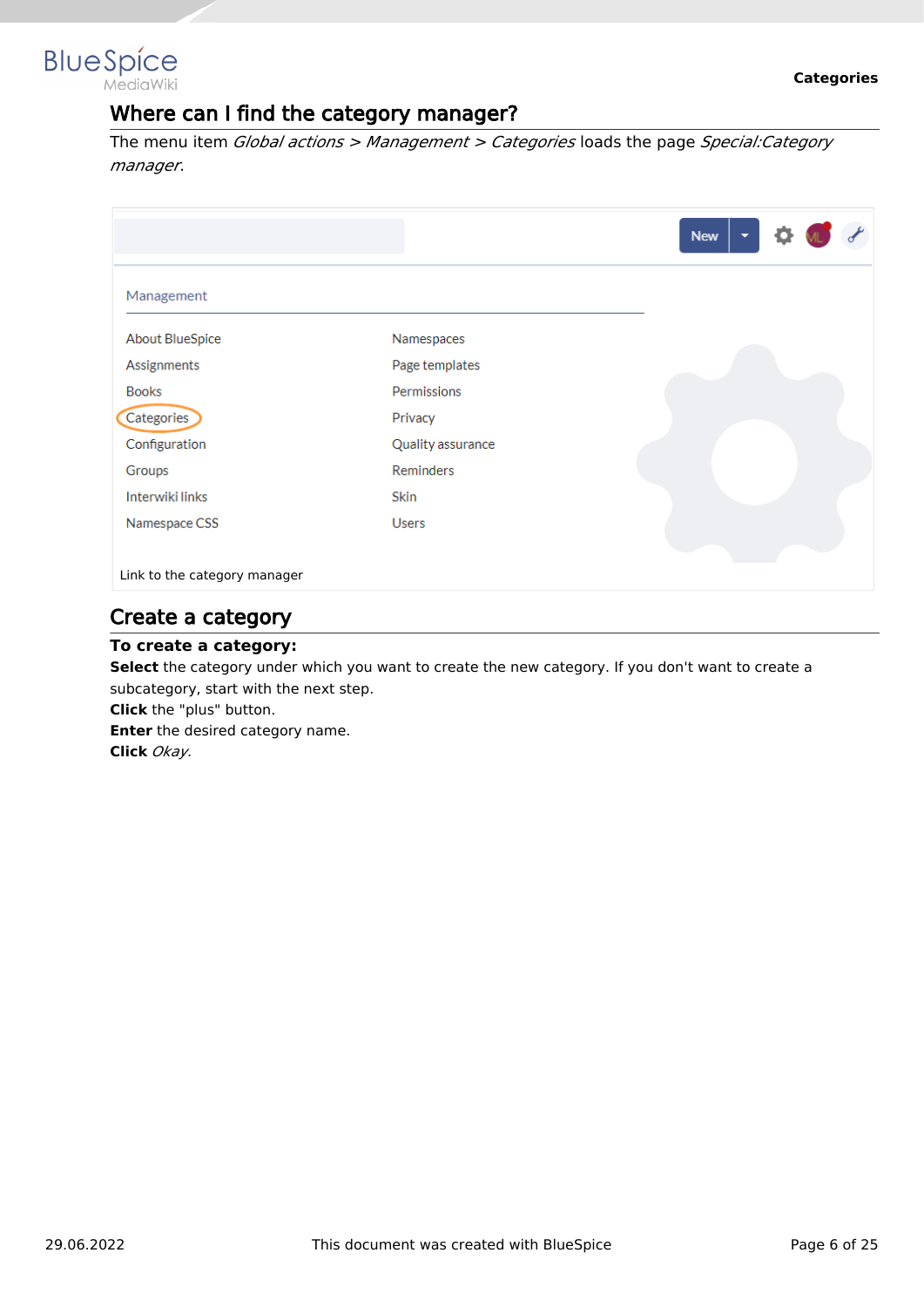



| <b>Special</b><br>Category manager     |                                           |          |
|----------------------------------------|-------------------------------------------|----------|
| Category manager                       |                                           | 口        |
| $2+$<br>$\mathbf{x}$                   |                                           | Actions  |
| $\vee$ 1-Topic                         |                                           | $\Delta$ |
| $\vee$ Administration<br>$\vee$ CSS    | Create category<br>Please enter the name: |          |
| $\vee$ Concept<br>$\vee$ Content       | <b>BlueSpice Farm</b><br>$\overline{3}$   |          |
| $\vee$ Customization<br>$\vee$ Editing | OK <sub>4</sub><br>Cancel                 |          |
| Edition                                |                                           |          |
| $\vee$ BlueSpice Cloud                 |                                           |          |
| $\vee$ BlueSpice free                  |                                           |          |
| $\vee$ BlueSpice pro                   |                                           |          |
| $\vee$ Extension                       |                                           |          |
| Create a category                      |                                           |          |

## <span id="page-6-0"></span>Actions

The following actions are available for a category:

(1) **Delete category:** The category page is deleted. The category is also deleted from all pages that contain this category. This creates a new version of the affected pages.

(2) **View category page:** The category page opnes in a new browser tab. If this category is a "wanted category" (i.e., a category that is already used on a page but has not yet been created in the wiki), the page can then be created.

(3) **Rename category:** The category is also renamed on all pages that contain this category. This creates a new version of the affected pages.



## <span id="page-6-1"></span>Create a subcategory

The subcategory structure can be changed by dragging and dropping categories in the list with the mouse directly on top of another category (rather than between two categories). To move a subcategory outside the parent, wait for a dotted line to appear.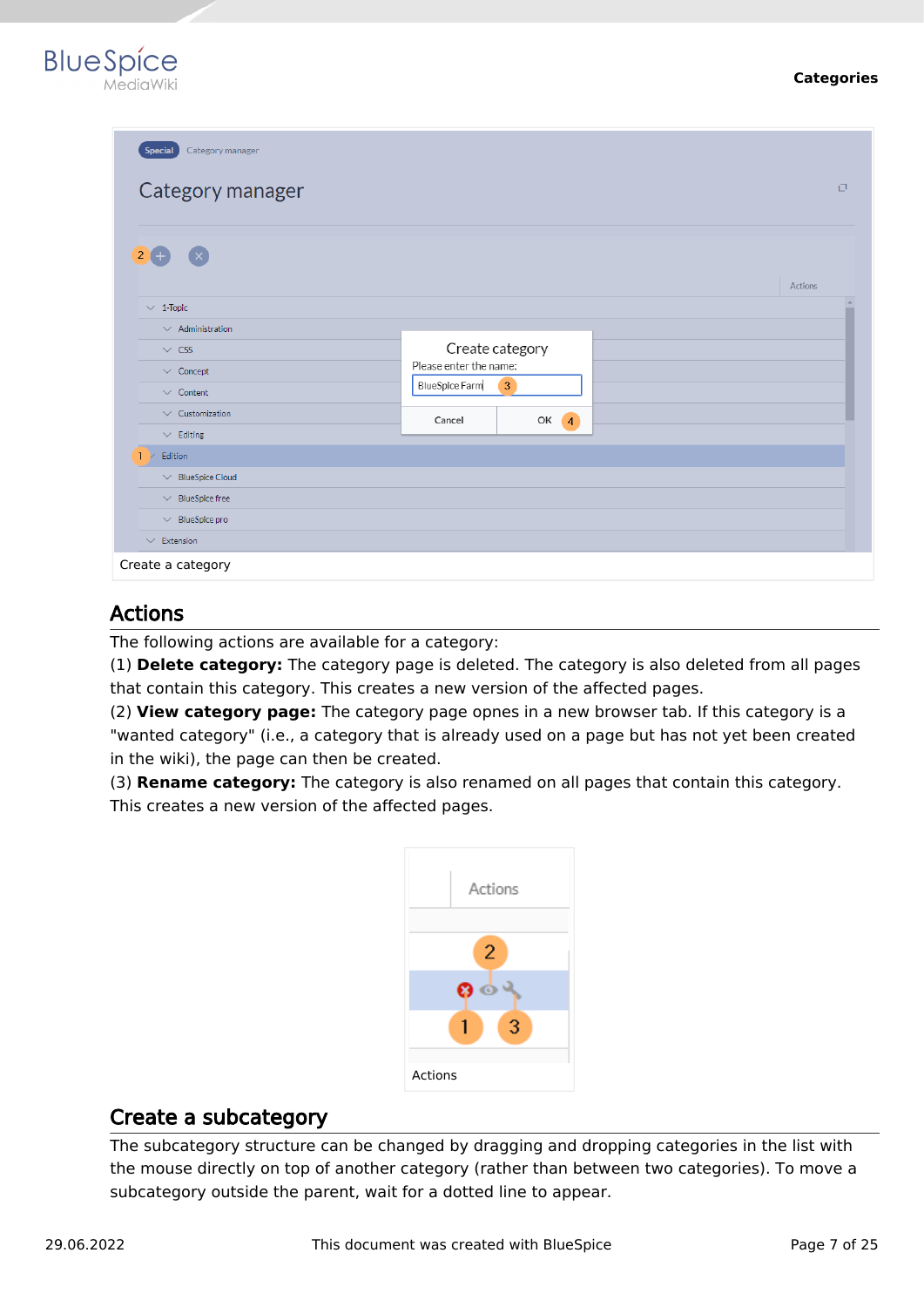

# <span id="page-7-0"></span>Layout

| 1 BlueSpice Layout (1111) 1999 - 1999 - 1999 - 1999 - 1999 - 1999 - 1999 - 1999 - 1999 - 1999 - 1999 - 1999 - 1 |  |
|-----------------------------------------------------------------------------------------------------------------|--|
|                                                                                                                 |  |
|                                                                                                                 |  |
|                                                                                                                 |  |
|                                                                                                                 |  |
|                                                                                                                 |  |
|                                                                                                                 |  |
|                                                                                                                 |  |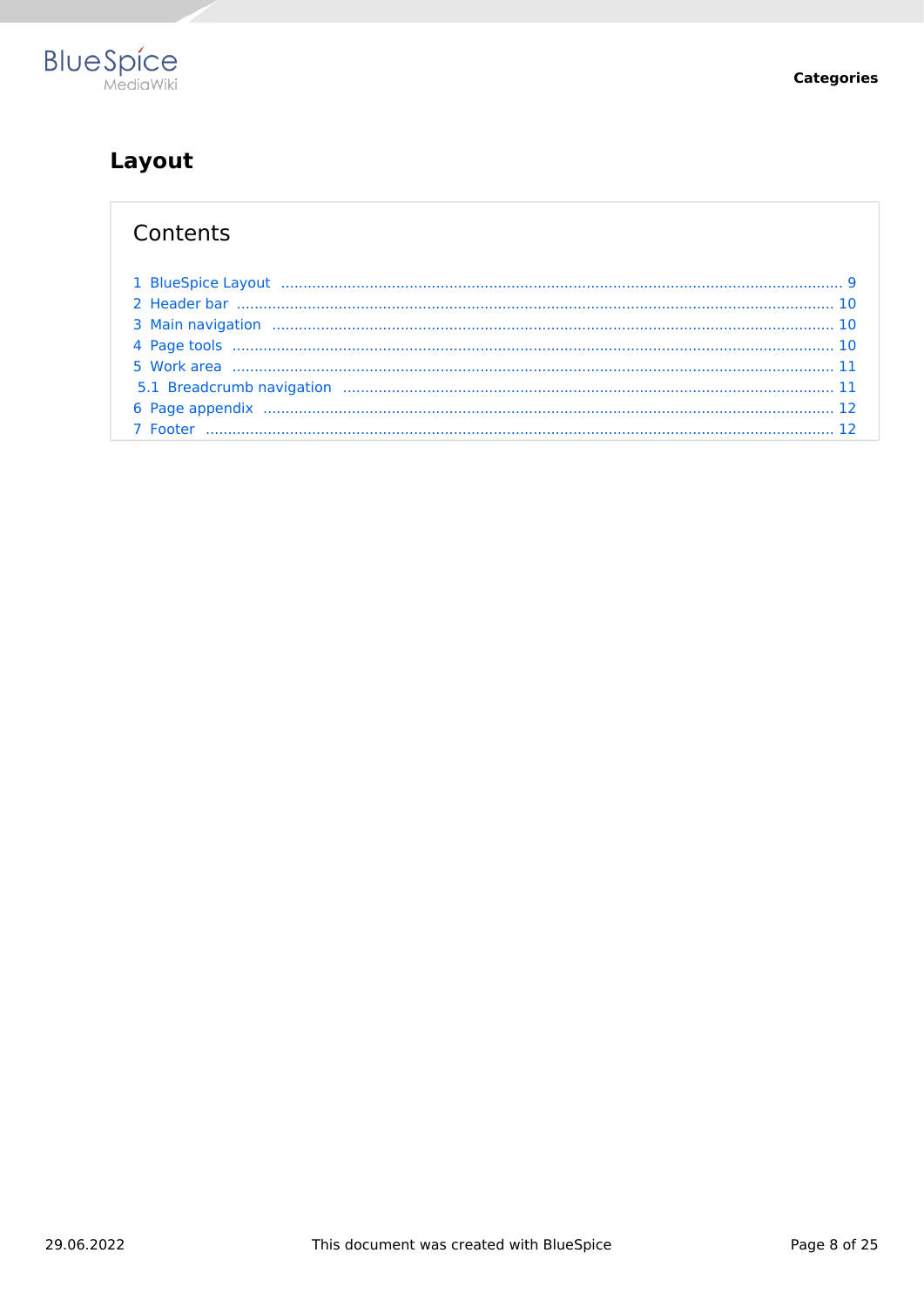## <span id="page-8-0"></span>**BlueSpice** MediaWiki

# BlueSpice Layout

The user interface is divided into distinct areas that group various wiki functions in a meaningful way. Here you get an overview of all features of the standard skin "Discovery".

| <b>BlueSpice4</b><br>$\equiv$                                                                                                             | 1 Header bar<br>Q Finde                                            |                  |                                 |                                                                | $\left\vert \mathbf{v}\right\vert$<br>New                                                                                   | Ⅲ Φ 双 ● イ                          |                |
|-------------------------------------------------------------------------------------------------------------------------------------------|--------------------------------------------------------------------|------------------|---------------------------------|----------------------------------------------------------------|-----------------------------------------------------------------------------------------------------------------------------|------------------------------------|----------------|
| <b>ENTRYPOINTS</b><br>Main Page<br><b>Bookshelf</b><br>All pages<br>Main navigation 2<br><b>Blog</b><br>Timeline<br><b>Recent changes</b> | Pages My wiki page<br>My wiki page<br>This page is a first draft = |                  |                                 | $\overline{4}$<br>Last edited Work area<br>by Redaktion<br>メーロ | <b>ACTIONS</b><br>Move<br>Copy<br><b>Delete</b><br>Refresh<br>Start a workflow<br>Set expiry<br>Set reminder<br>Add to book | Page tools<br>Set page assignments | 3 <sup>1</sup> |
|                                                                                                                                           | $\oslash$ No categories assigned                                   |                  | 5 <sub>o</sub><br>Page appendix | shishirikin de (O)                                             | $\Box$                                                                                                                      | $\leqslant$                        | $\star$        |
|                                                                                                                                           | <b>Discussions</b><br><b>Attachments</b>                           | $\ddot{}$<br>$+$ |                                 |                                                                | DETAILS<br>Page history<br>Page information<br><b>Browse properties</b><br>all actions                                      |                                    |                |
| Main areas of the "Discovery" skin                                                                                                        | Privacy policy About 4-1-x-pro Impressum<br>$\sim$                 |                  |                                 | 6 <sup>1</sup><br>Footer                                       |                                                                                                                             |                                    |                |

| <b>Bereich</b>    | <b>Beschreibung</b>                                                                                                                                                                                                               |
|-------------------|-----------------------------------------------------------------------------------------------------------------------------------------------------------------------------------------------------------------------------------|
| 1-Header bar      | Contains important elements such as the logo area, the search field and<br>the buttons for various navigation menus (mega menus).                                                                                                 |
| 2-Main navigation | The "heart" of the site organization. The navigation links can be<br>customized by admin users. This area also displays the book navigation.                                                                                      |
| 3-Page tools      | Contains all the actions that can be performed on a page. In addition,<br>information such as the version history or the page information can be<br>accessed from here.                                                           |
| 4-Work area       | All content is created and edited here. The work area is divided into the<br>title area and the actual page content.                                                                                                              |
| 5-Page appendix   | Additional information such as category membership, discussions and<br>attachments are displayed in the supplementary area. In addition, page<br>recommendations and ratings are displayed if they are activated for the<br>page. |
| 6-Footer          | The footer contains links to legal information as well as to external<br>websites relating to MediaWiki.                                                                                                                          |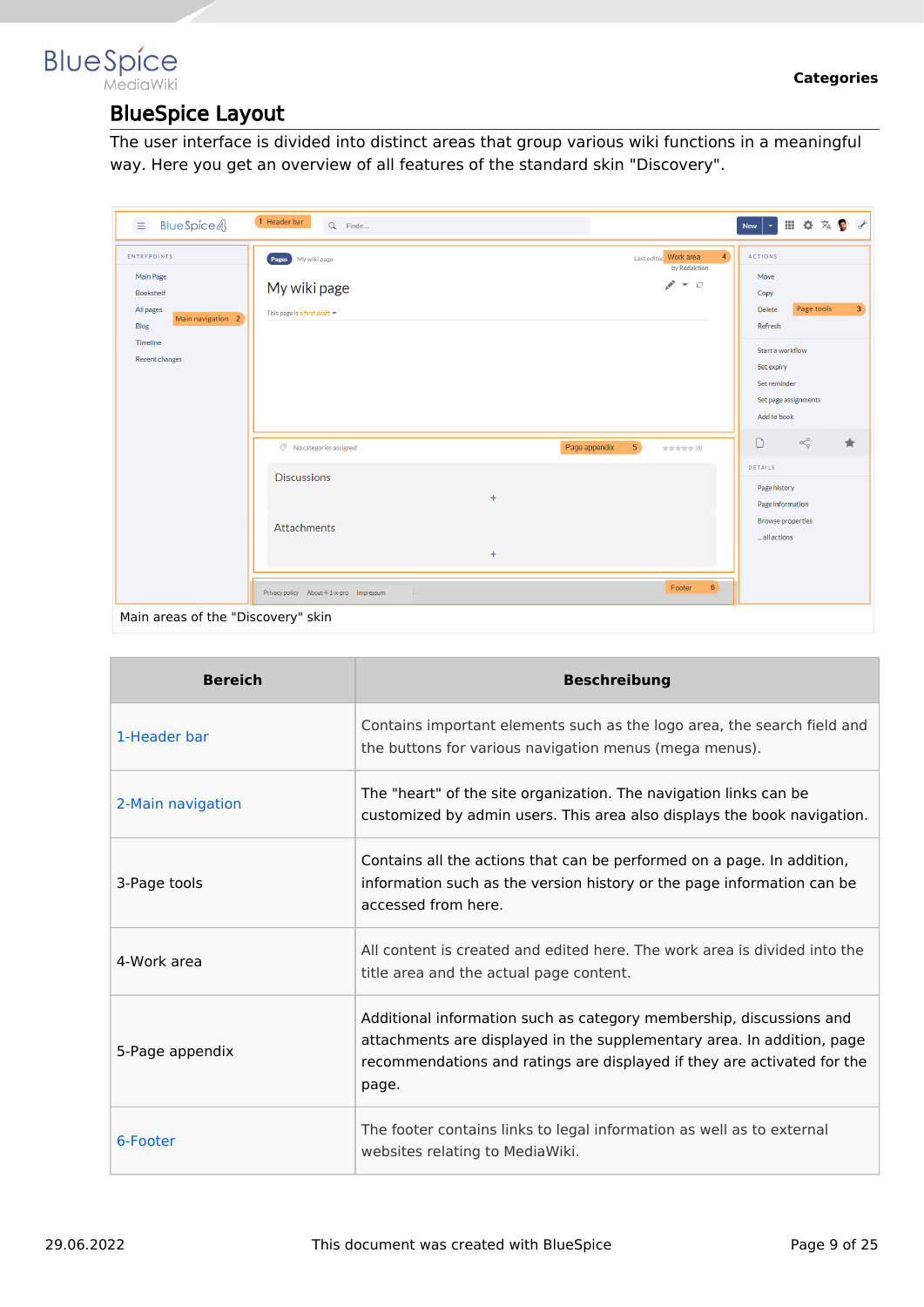## <span id="page-9-0"></span>**BlueSpice** MediaWiki

## Header bar

The header contains important elements such as the logo area, the search field and the buttons for various navigation menus (mega menus).

| BlueSpice4<br>$\equiv$                  | Find<br>Q                          | 1d "New content"<br>Ⅲ☆ス●よ<br>$\overline{\phantom{a}}$<br><b>New</b><br>button<br><sub>1e</sub> |
|-----------------------------------------|------------------------------------|------------------------------------------------------------------------------------------------|
| 1a Main navigation<br>1b Logo<br>toggle | 1c Search field with<br>quick menu | 1f Global<br>1g Language<br>selection<br>1e Custom menu<br>actions                             |
|                                         |                                    | 1i Page tools<br>toggle<br>1h User menu                                                        |
| Header bar                              |                                    |                                                                                                |

| <b>Funktion</b>           | <b>Beschreibung</b>                                                                                                                                                                                                                                                   |
|---------------------------|-----------------------------------------------------------------------------------------------------------------------------------------------------------------------------------------------------------------------------------------------------------------------|
| 1a-Main navigation toggle | Allows users to show and hide the main navigation.                                                                                                                                                                                                                    |
| 1b-Logo                   | The logo can be changed using the special page FlexiSkin.                                                                                                                                                                                                             |
| 1c-Search field           | Page titles that match the search expression are displayed in a quick<br>menu while the search term is being entered. Pressing the Enter key<br>takes you to the search center, which displays the results of a full-text<br>search and allows filtering the results. |
| 1d-"New content" button   | The "New" button allows to create a new page. A subpage can be<br>created directly via the submenu or a new file can be uploaded. A multi-<br>upload is only possible via theManual: Extension/ExtendedFileList.                                                      |
| 1e-Custom menu            | Allows users with admin rights to create an additional mega menu. The<br>button is only displayed once the additional menu has been created.                                                                                                                          |
| 1f-Global actions         | Direct links to many special pages as well as administrative pages of<br>the wiki.                                                                                                                                                                                    |
| 1g-Language selection     | If a page includes links to pages in different versions via language<br>codes that were defined in the Interwikilinks, a mega menu is shown for<br>the language selection.                                                                                            |
| 1h-User menu              | Users manage their own settings, tasks and notifications here. A red<br>circle appears above the user avatar if unread notifications exist.                                                                                                                           |
| 1i-Page tools toggle      | Allows users to show and hide the page tools of a page.                                                                                                                                                                                                               |

## <span id="page-9-1"></span>Main navigation

Links to the most important wiki pages are shown here. Administrators have the option to [customize the main navigation.](https://en.wiki.bluespice.com/wiki/Manual:Extension/BlueSpiceDiscovery/Main_navigation)

## <span id="page-9-2"></span>Page tools

The page tools area contains all the actions that can be performed on a page. In addition, information such as the version history or the page information can be called up from here.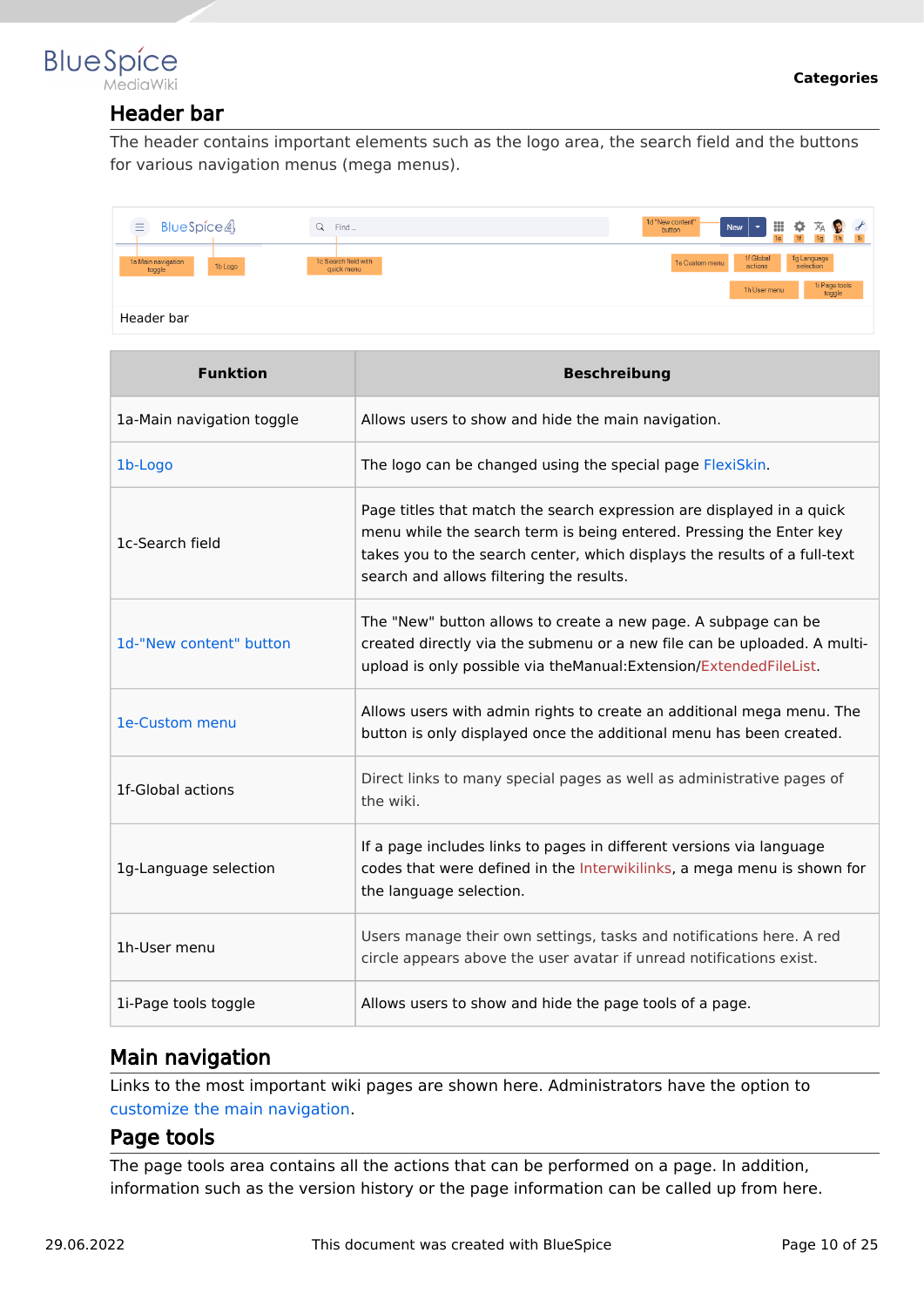#### **Categories**





| <b>Funktion</b>     | <b>Beschreibung</b>                                                              |
|---------------------|----------------------------------------------------------------------------------|
| 3a-Standard actions | Move, Copy, Delete, Refresh                                                      |
| 3b-Work actions     | Start a workflow, Set expiry, Set reminder, Set page assignments, Add<br>to book |
| 3c-Quick actions    | Export options, Share, Add to watchlist                                          |
| 3d-Page details     | Page history, Page information, Browse properties                                |
| 3e-All actions      | Opens a dialog window, in which all possible actions on this page are<br>listed. |

#### <span id="page-10-0"></span>Work area

#### <span id="page-10-1"></span>**Breadcrumb navigation**

The breadcrumb navigation at the beginning of the work area consists of links that map the path of the current page:

Namespace (=root node) > Pagename > Subpage level 1 > ... > Subpage level x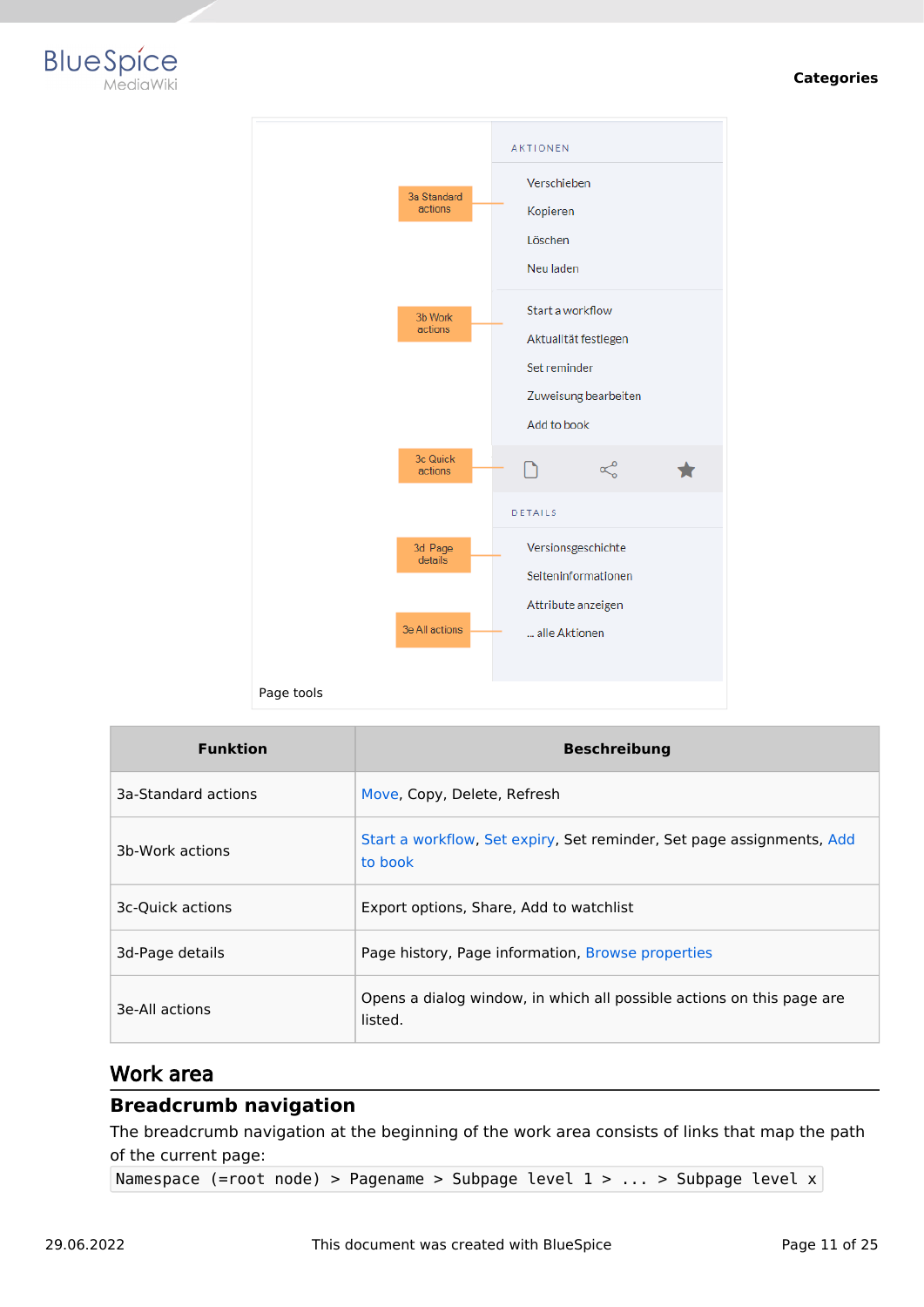

|                       |  | Setup: Installation Guide ▶ System Preparation ▼ Windows ▶ |
|-----------------------|--|------------------------------------------------------------|
|                       |  | Linux<br><b>Windows</b>                                    |
| Breadcrumb navigation |  |                                                            |

If the page *<namespace>:Main\_Page* (languae variations: de:*Hauptseite* / fr:*Accueil* / zh:) exists, the root node links to that page.

If this page does not exist, the root node links to "All pages" (*Special:Allpages*) with the namespace selector preset to the respective namespace. If the root node should link to a different page (e.g., <*namespace>:Portal)*, then this page needs to be redirected to the page *<namespace>:Main\_Page*.

## <span id="page-11-1"></span>Page appendix

#### <span id="page-11-2"></span>Footer

The footer contains links to legal information as well as to external websites relating to MediaWiki. The links to the legal information can be adjusted by wiki administrators via pages in the *MediaWiki* namespace.

[Customize the footer](https://en.wiki.bluespice.com/wiki/Manual:Extension/BlueSpiceDiscovery/Footer)

# <span id="page-11-0"></span>**Generate page lists (smart lists)**

The extension **SmartList** allows to insert a list of pages in a wiki page using the tags *smartlist*, *newbies,* or *toplist*. The selection criteria can be set using a dialog box.

**Note:** Smart lists will only include pages that have been created or edited within the last 90 days. If you need to show all pages instead of recent pages, use an [SMW query](https://en.wiki.bluespice.com/wiki/SMW_queries) instead.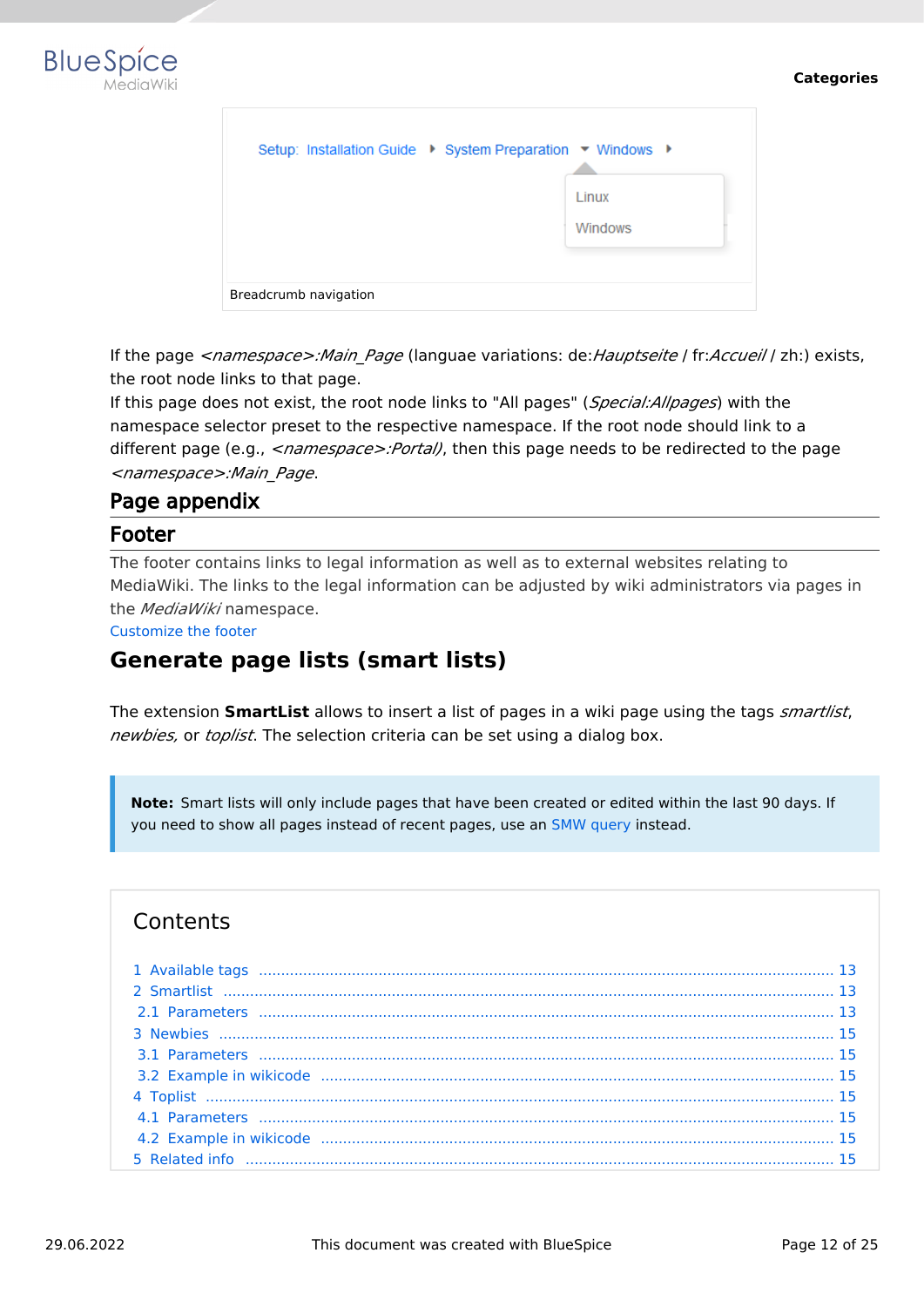# Available tags

<span id="page-12-0"></span>**BlueSpice** 

| Cancel                      | <b>Done</b><br>Insert magic word or tag                                                        |
|-----------------------------|------------------------------------------------------------------------------------------------|
| 1. Choose tag or magic word | Description                                                                                    |
| countusers                  | Shows automatically generated lists of articles. The                                           |
| countfiles                  | configuration works through several modi and<br>parameters.                                    |
| countcharacters             | Examples                                                                                       |
| Page access                 | Mode: Recent changes<br><bs:smartlist <="" count="7" new="true" ns="104" td=""></bs:smartlist> |
| Tag cloud                   | trim="false" />                                                                                |
| tagsearch                   | Mode: What links here<br><bs:smartlist <="" mode="whatlinkshere" td=""></bs:smartlist>         |
| signhere                    | target="ARTICLENAME" /><br>See also                                                            |
| smartlist                   | https://en.wiki.bluespice.com/wiki/Reference:SmartList                                         |
| newbies                     |                                                                                                |
| toplist                     |                                                                                                |

The extension SmartList offers three different tags:

 $\leq$ bs: smartlist />  $\sim$  display a list of pages based on different criteria

**:newbies />**  $-$  **display a list of recentrly registered users** 

 $\langle$ bs:toplist />  $\vert$  - display a list of most visited pages

All of the tags listed above can be added through the menu *Insert > Magic word* in [VisualEditor](#page-14-0). For more information on how to insert magic words, see [InsertMagic.](https://en.wiki.bluespice.com/wiki/Manual:Extension/BlueSpiceInsertMagic)

### <span id="page-12-1"></span>**Smartlist**

| $+$ $+$<br><b>TESTI UYE</b>              |                                                        |        |                   | v Av co cav Ev metv Ω |           | $? A \equiv A \cdot 0$             |
|------------------------------------------|--------------------------------------------------------|--------|-------------------|-----------------------|-----------|------------------------------------|
|                                          |                                                        |        |                   |                       |           |                                    |
| Test                                     |                                                        |        |                   |                       |           |                                    |
|                                          |                                                        |        |                   |                       |           |                                    |
|                                          | . (Article edit) Testuser edited the article TestJan30 |        |                   |                       |           |                                    |
| · Testian30                              |                                                        |        |                   |                       |           |                                    |
| · Fileimage.png<br>· (Article) Testlan30 |                                                        |        |                   |                       |           |                                    |
| $-$ Test123                              |                                                        |        |                   |                       |           |                                    |
|                                          |                                                        | Cancel |                   | SmartList             | Insert    |                                    |
|                                          | Privacy policy About BlueSpice Disclaimers             |        |                   |                       |           | $-2$ Buelpice<br>Semantic Mediumni |
|                                          |                                                        |        | Mode              | Recent changes        | $\omega$  |                                    |
|                                          |                                                        |        | Count             |                       |           |                                    |
|                                          |                                                        |        |                   | $\frac{1}{2}$         | $\ddot{}$ |                                    |
|                                          |                                                        |        | Namespace(s)      |                       |           |                                    |
|                                          |                                                        |        | Category          |                       |           |                                    |
|                                          |                                                        |        |                   |                       |           |                                    |
|                                          |                                                        |        | Category mode     |                       | $\omega$  |                                    |
|                                          |                                                        |        | <b>Show minor</b> |                       |           |                                    |
|                                          |                                                        |        | Period            | $\sim$                | $\omega$  |                                    |
|                                          |                                                        |        | Show only new     |                       |           |                                    |
|                                          |                                                        |        | articles          |                       |           |                                    |
|                                          |                                                        |        | Heading           |                       |           |                                    |
|                                          |                                                        |        | Sort by           | Time                  | v         |                                    |
|                                          |                                                        |        | Sort order        |                       | $\omega$  |                                    |
|                                          |                                                        |        |                   |                       |           |                                    |
|                                          |                                                        |        | Trim              | $\qquad \qquad$       | $+$       |                                    |
|                                          |                                                        |        |                   |                       |           |                                    |

#### <span id="page-12-2"></span>**Parameters**

The SmartList can be limited or extended with the following parameters:

| --<br>. | - | . 1.0.00 | . |
|---------|---|----------|---|
|---------|---|----------|---|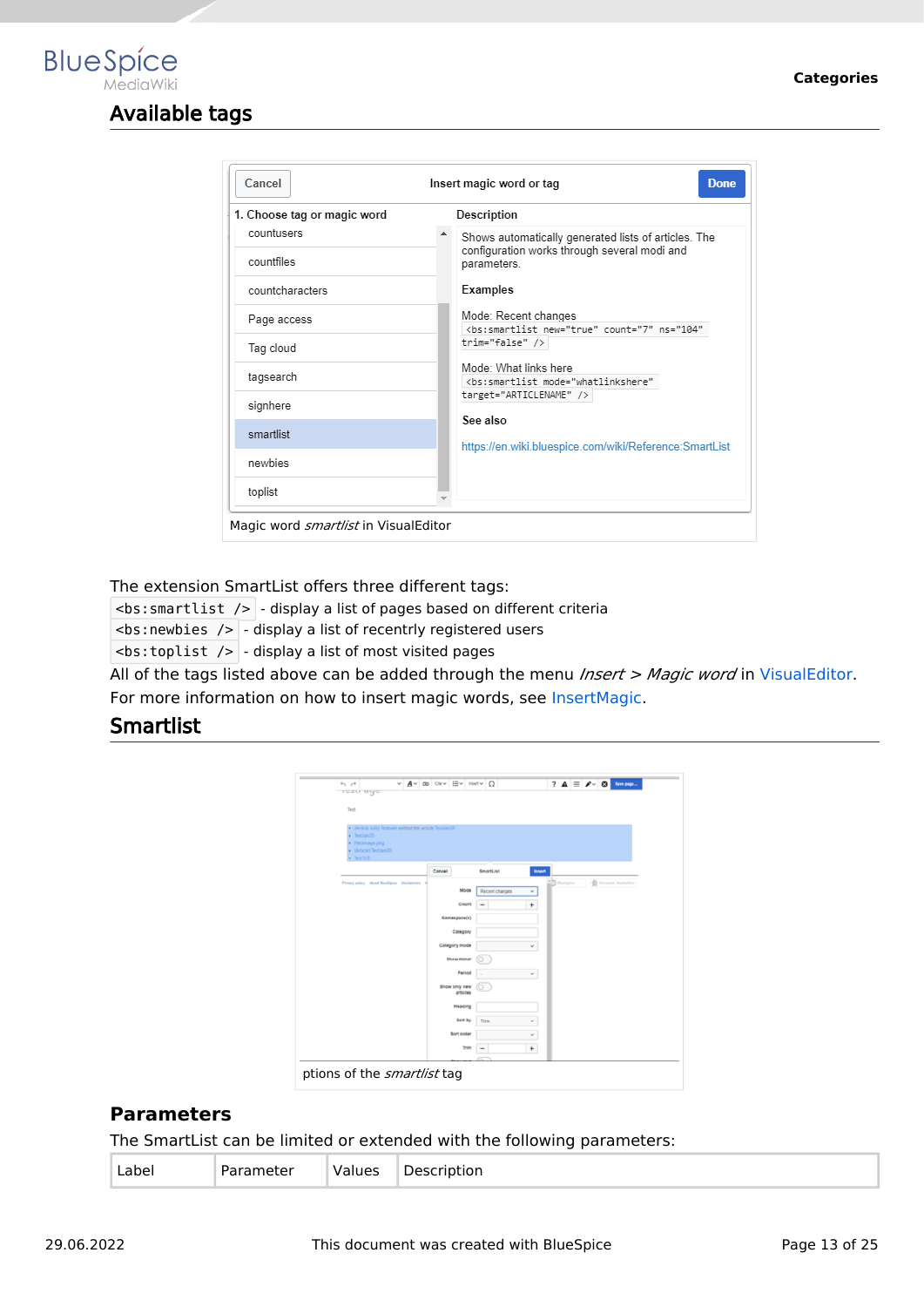

**Categories**

| Count                        | count       | number                       | The number of articles to be shown. Default value: 5                                                                                                                                                                                |
|------------------------------|-------------|------------------------------|-------------------------------------------------------------------------------------------------------------------------------------------------------------------------------------------------------------------------------------|
| Namespace<br>(s)             | ns          | number<br>or<br>name         | Only articles from given namespace will be listed. The<br>namespaces can be entered by IDs or by names. Several<br>namespaces can be named with pipes: ns="0 2 5" or ns="<br>Help User Test". Default: All namespaces are included. |
| Category                     | cat         | name                         | Only articles from given category will be listed. Selecting<br>several categories is not possible. Default: All categories.                                                                                                         |
| Category<br>mode             | catmode     | AND,<br>0R                   | Show pages if they are in at least one of the categories<br>(OR) or show pages if they are tagged with all categories<br>$(AND)$ .                                                                                                  |
| Show<br>minor                | minor       | true,<br>false               | Minor changes (changes marked with an "m" in the recent<br>changes) will not be listed. Default: Minor changes are<br>listed.                                                                                                       |
| Period                       | period      | ۰,<br>month,<br>week,<br>day | Only changes within given period are shown. Default: No<br>limit.                                                                                                                                                                   |
| Show only<br>new<br>articles | new         | true,<br>false               | Only new pages will be listed. Default: All pages are shown                                                                                                                                                                         |
| Heading                      | heading     | text                         | Adds a heading above the list                                                                                                                                                                                                       |
| Sort by                      | sort        | Title,<br>Time               | Sort results by title or by latest edited.                                                                                                                                                                                          |
| Sort order                   | order       | asc,<br>desc                 | Ascending or descending sort order.                                                                                                                                                                                                 |
| Trim                         | trim        | number                       | Long article names are not cropped. Default: The title is<br>cut off after 30 characters.                                                                                                                                           |
| Show text                    | showtext    | true,<br>false               | With this option, a line of the article contents will be shown<br>alongside the title.                                                                                                                                              |
| Trim text                    | trimtext    | number                       | "trimtext" sets the number of characters of an article's<br>content shown. This is only relevant when showtext="true"<br>). Note: trimtext="0" is not possible.                                                                     |
| Show<br>namespaces           | showns      | true,<br>false               | If true, the namespace prefix is shown with the page names.                                                                                                                                                                         |
| Number<br>with text          | numwithtext | number                       | Anzahl der Artikel die mit Einführungstext angezeigt werden<br>sollen. Nur effektiv wenn showtext=true                                                                                                                              |
| Meta                         | meta        | true                         | The username and date for the last edit are shown.                                                                                                                                                                                  |
| Target                       | target      |                              | Obsolete                                                                                                                                                                                                                            |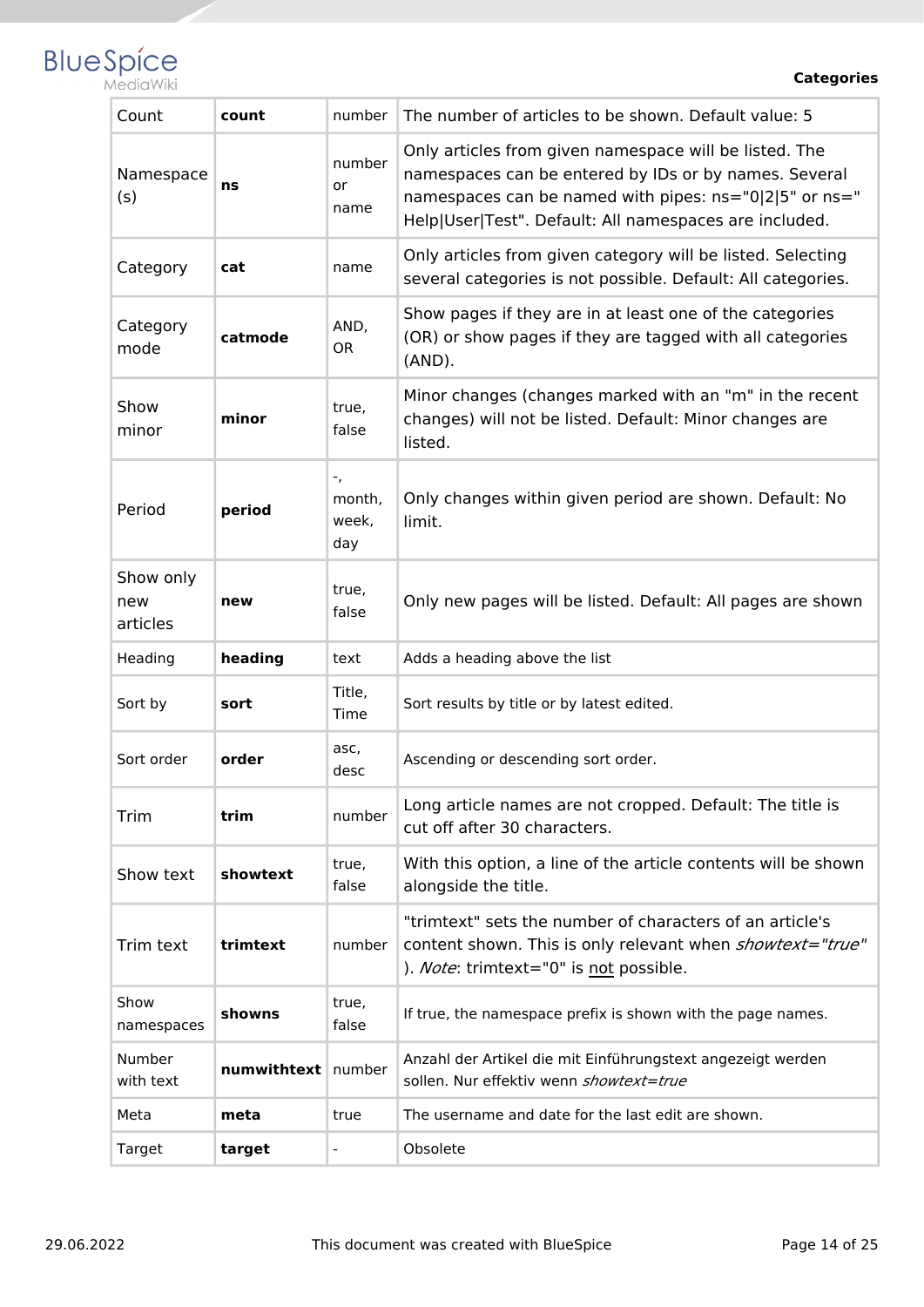

MediaWiki

| Exclude             |      | number Articles from given namespaces will not be shown. The |
|---------------------|------|--------------------------------------------------------------|
| namespace excludens | or   | namespaces can be entered by IDs or by names (comma-         |
| (s)                 | name | separated). Default: All namespaces are included.            |

#### **Example output in source code:**

<bs:smartlist category="ISO9001" new="true" count="7" ns="104" trim="false" />

#### <span id="page-14-1"></span>Newbies

The tag  $|$  <br : newbies /> shows recently registered wiki users.

#### <span id="page-14-2"></span>**Parameters**

| Label                | Parameter | Values | Description                                               |
|----------------------|-----------|--------|-----------------------------------------------------------|
| Count - <b>count</b> |           |        | The number of users to be shown; the default value is 10. |

#### <span id="page-14-3"></span>**Example in wikicode**

```
<bs:newbies count="7"/>
```
#### <span id="page-14-4"></span>Toplist

This tag shows a list of the most visited pages.

#### <span id="page-14-5"></span>**Parameters**

| Label      | <b>Paramter</b> | <b>Values</b>     | <b>Description</b>                                                                                             |
|------------|-----------------|-------------------|----------------------------------------------------------------------------------------------------------------|
| Count      | count           | number            | The number of articles to be shown; the default value is 10.                                                   |
| Namespaces | ns              | text,<br>text     | Only articles from these namespace will be shown. You can<br>put several namespaces here, separated by commas. |
| Category   | cat             | text,<br>text     | Only articles from this category will be shown. You can put<br>several categories here, separated by commas.   |
| Period     | period          | month,<br>alltime | The period that should be used. The default is alltime.                                                        |

#### <span id="page-14-6"></span>**Example in wikicode**

<bs:toplist count="7" ns="Help|QM" />

## Related info

- <span id="page-14-7"></span>[Reference:BlueSpiceSmartList](https://en.wiki.bluespice.com/wiki/Reference:BlueSpiceSmartList)
- [Reference:BlueSpiceInsertMagic](https://en.wiki.bluespice.com/wiki/Reference:BlueSpiceInsertMagic)

## <span id="page-14-0"></span>**2.2 Edit**

BlueSpice uses the MediaWiki extension VisualEditor as editing tool. This sophisticated editor supports all common edit tasks that you can expect in a wiki environment.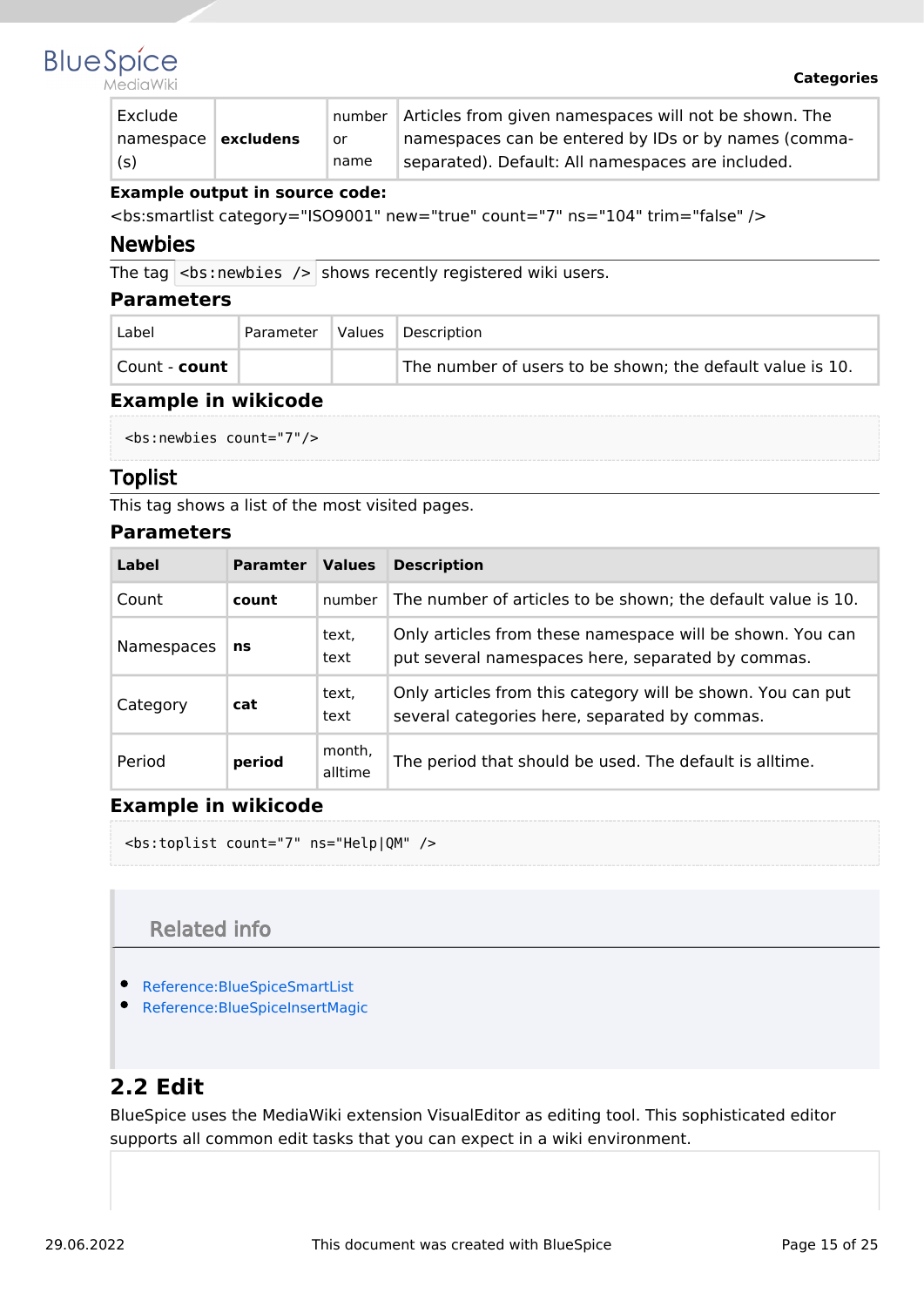#### **Categories**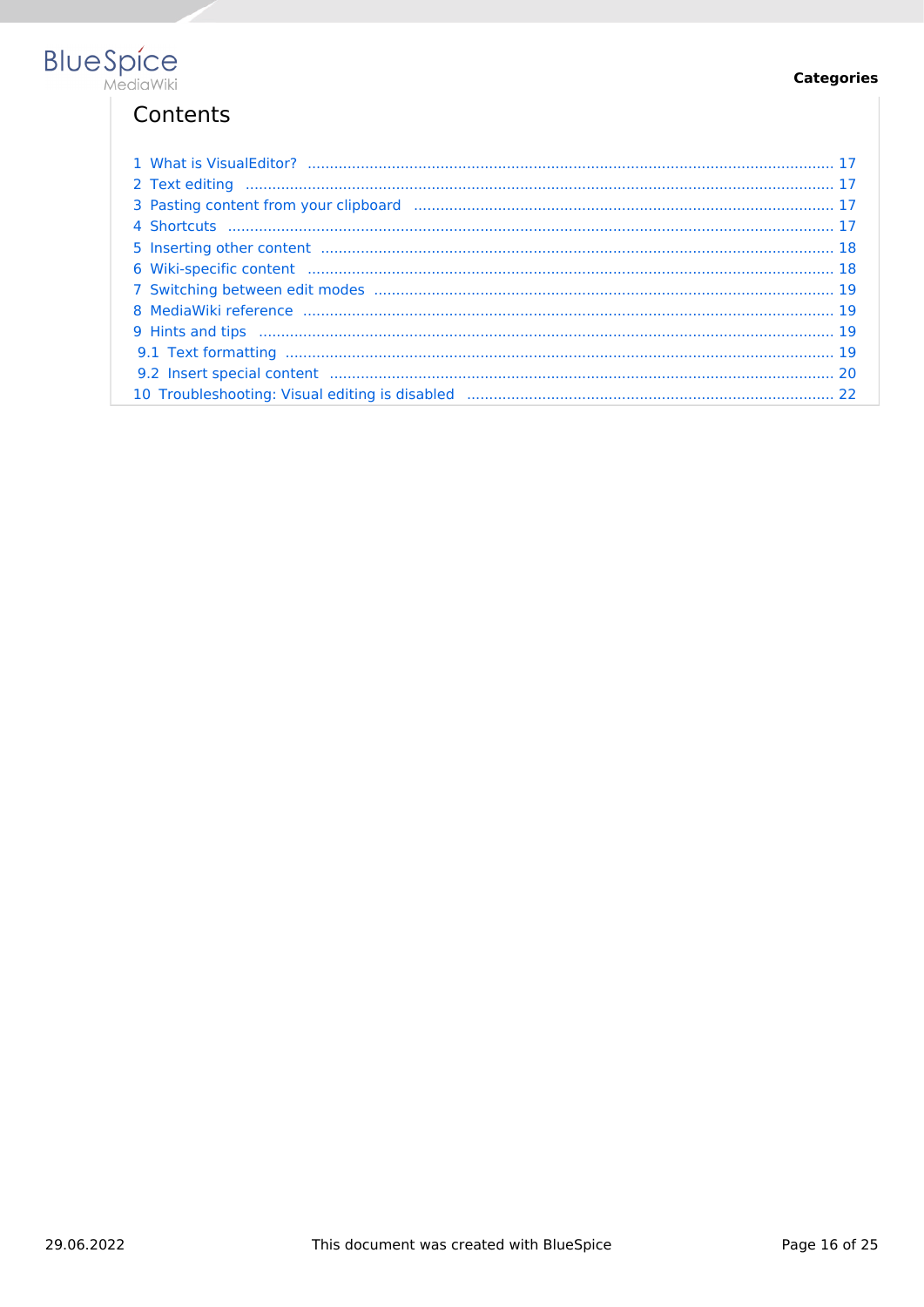# <span id="page-16-0"></span>What is VisualEditor?

|              | Paragraph<br>$\checkmark$ | $\checkmark$<br>A<br>∸   | ඟ | Cite $\sim$ $\,$ | ਾ≡∹ | Insert $\vee$ | ∸∸ |  |   |  | $ \equiv \blacktriangleright\mathord{\sim} \bigotimes $ Save changes $ $ |
|--------------|---------------------------|--------------------------|---|------------------|-----|---------------|----|--|---|--|--------------------------------------------------------------------------|
|              |                           | $\overline{\phantom{a}}$ | v |                  |     | 4             |    |  | 5 |  |                                                                          |
| VisualEditor |                           |                          |   |                  |     |               |    |  |   |  |                                                                          |

The visual editor is optimized for editing wiki pages. Important characteristics and functions are: **Page structuring** with headings.

Consistent **text formatting**.

**Linking** of contents.

**Inserting special content** (files/media, tables, templates, magic words)

<span id="page-16-1"></span>Adjusting **page options**.

## Text editing

Typical text formatting options such as **bold**, *italics*, or text color are available as a context menu. When you highlight text, a menu with common formatting elements appears. For example, you can apply a different text color.



## <span id="page-16-2"></span>Pasting content from your clipboard

If you paste content from your clipboard (e.g., copied from MS Word or MS Excel), you usually also paste many unnecessary formatting tags from the original application. To avoid, this you should paste the content as plaintext.

If you already pasted text which resulted in undesirable formatting, you can use the undo function in VisualEditor to remove the content again if you



have not yet saved the page or switched between visual and source editing mode.

To paste content as plain text instead, use the shortcut **ctrl+shift+v**.

## <span id="page-16-3"></span>**Shortcuts**

If you want to apply multiple formatting options at the same time, shortcuts are often the quickest way. For example, to show text in bold and italic, highlight the text and press *Ctrl+b* (for "**bold**") and *Ctrl+i* (for "*italics*"). Even a link can be quickly inserted by pressing *Ctrl+k*. Pressing *Ctrl+b* again will cancel the bold. Multiple formats can be removed after text selection with *Ctrl+m*.

All available keyboard shortcuts are marked accordingly in VisualEditor next to each menu item.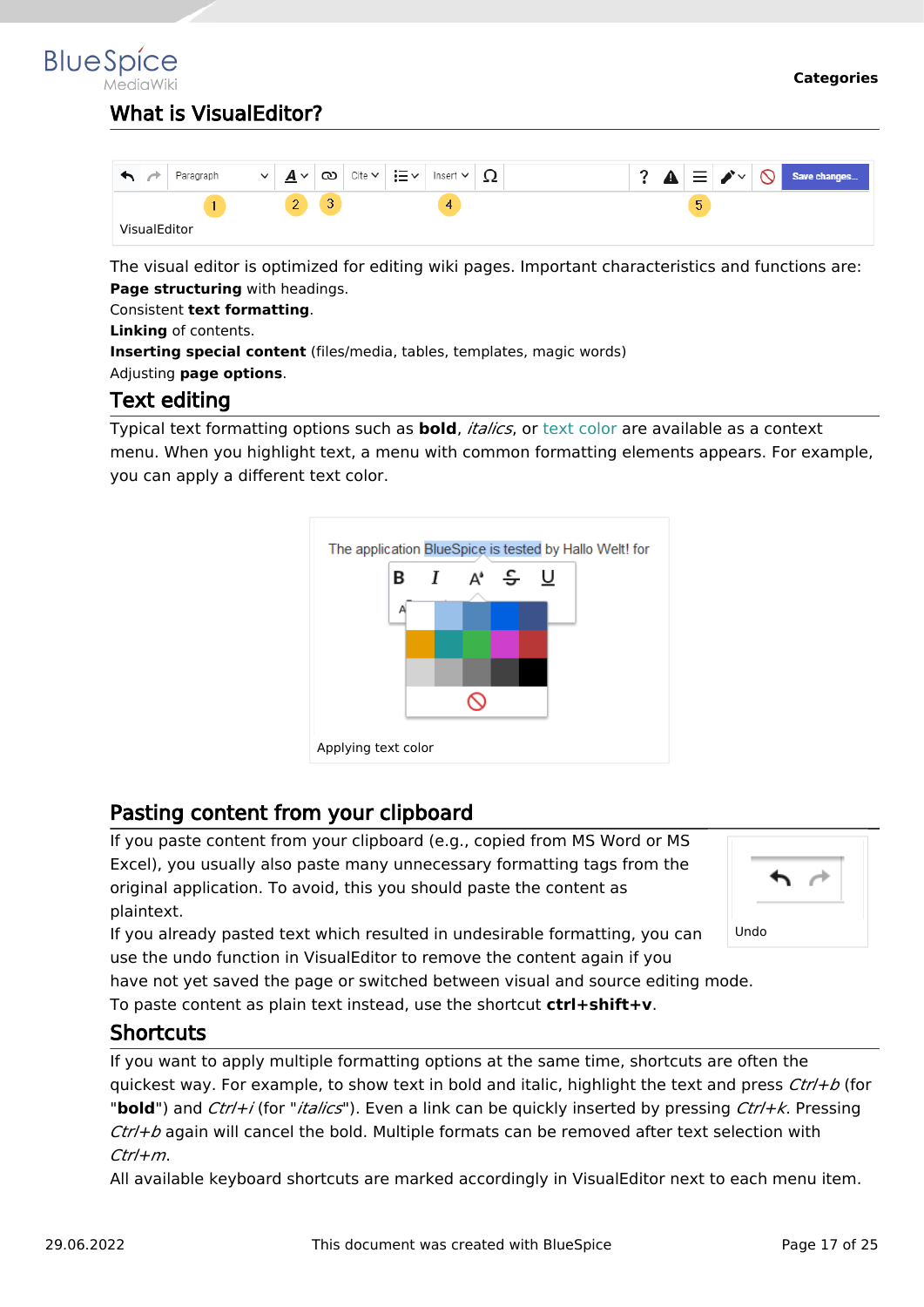



**Note:** For a list of all available shortcuts, click on "Keyboard shortcuts" in the Visual Editor help menu (the question mark menu item).

## <span id="page-17-0"></span>Inserting other content

Many typical page elements such as images, files and tables can be integrated into your page from the *Insert* menu.

File formats with a preview option: jpg/jpeg, png, gif, pdf

File formats without preview option are always inserted as links (e.g., Microsoft Office formats) Files can be connected with namespaces and categories

If you want to learn more about inserting these elements, go to the following help pages: [Images](https://en.wiki.bluespice.com/wiki/Manual:Extension/VisualEditor/Images)

[Files \(PDF, xls, doc, ...\)](https://en.wiki.bluespice.com/wiki/Manual:Extension/VisualEditor/Images) [Tables](https://en.wiki.bluespice.com/wiki/Manual:Extension/VisualEditor/Tables) **[Templates](https://en.wiki.bluespice.com/wiki/Manual:Templates)** 

#### <span id="page-17-1"></span>Wiki-specific content

Some functions in the "Insert" menu are little known from traditional word processing, but are quite typical for working with a wiki. Therefore, they are briefly introduced here. Find more information on the help pages here in the helpdesk or at mediawiki.org:

**Comment:** Add comments to the page. These are only visible in the source code.

**[Gallery:](https://www.mediawiki.org/wiki/Help:VisualEditor/User_guide#Editing_media_galleries)** A simple picture gallery can support many process flows.

**[Magic word](https://en.wiki.bluespice.com/wiki/Manual:MagicWords):** Wiki features such as signature, word counter, category tree or even process diagrams with draw.io can be integrated as a "magic word".

**Your signature:** Only works on pages that allow signatures. Pages in the Namespace "Pages" are not included.

**Codeblock:** Programming code is displayed here in clean code blocks, optionally with line numbers. **References list:**

**Chemical formula:** The formula rendering uses an external service via Wikimedia's REST API.

**[Math formula](https://www.mediawiki.org/wiki/Help:VisualEditor/User_guide/en#Editing_mathematical_formulae):** An editor opens for entering a mathematical formula.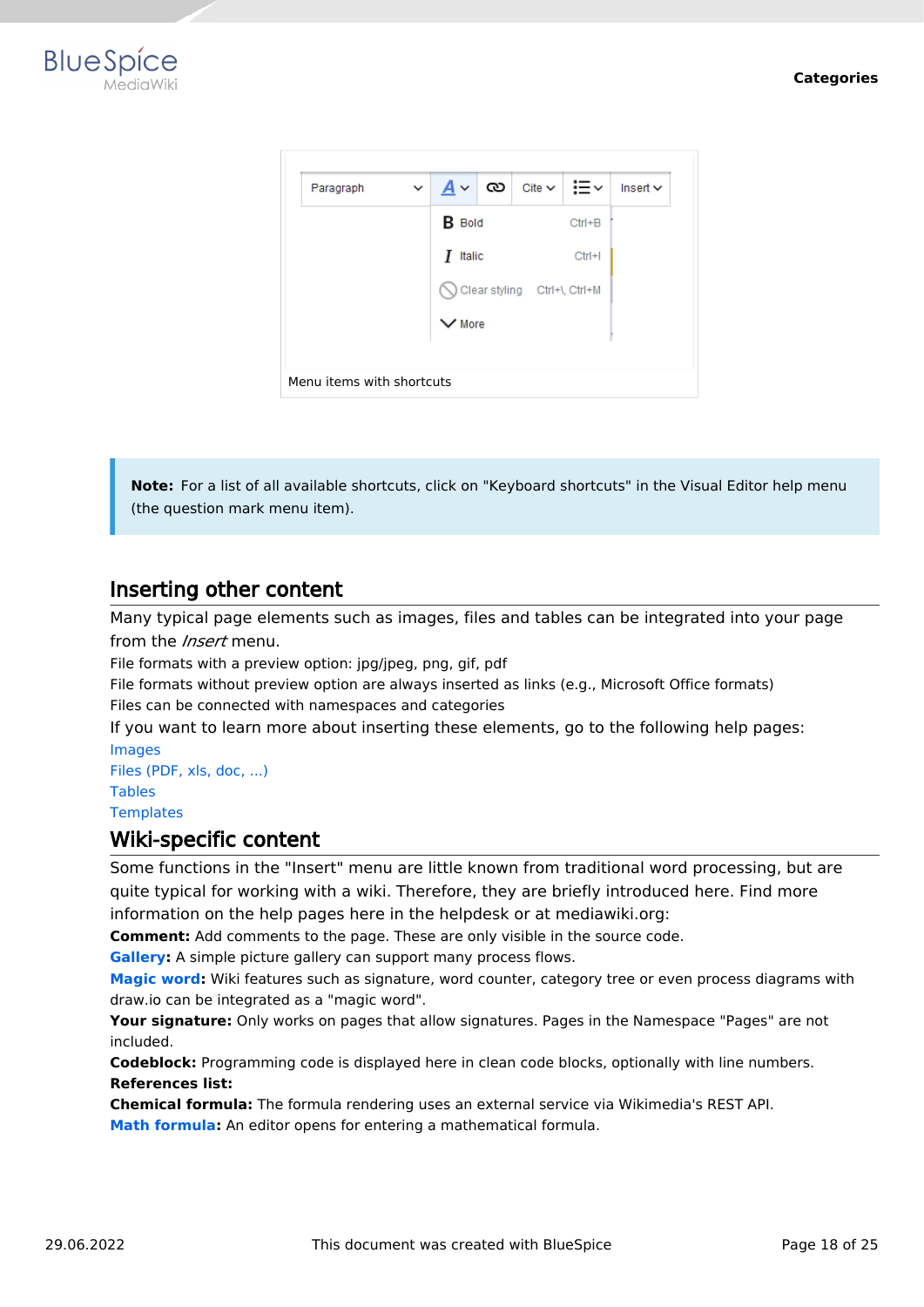## <span id="page-18-0"></span>Switching between edit modes

When creating or editing a page, the page loads in visual editing mode. If you are familiar with the code language of MediaWiki ("Wikitext"), you can easily switch to source editing mode using the "Switch editor" button:

| <b>◆</b> Visual editing |
|-------------------------|
| [[]] Source editing     |

## <span id="page-18-1"></span>MediaWiki reference

Since VisualEditor is a standard MediaWiki extension, you can also read a [documentation of](https://www.mediawiki.org/wiki/Help:VisualEditor/User_guide/en%7Ccomplete)  [functionality on MediaWiki](https://www.mediawiki.org/wiki/Help:VisualEditor/User_guide/en%7Ccomplete). Here in the BlueSpice Helpdesk, we only give some hints and tips for using the editor.

## <span id="page-18-2"></span>Hints and tips

VisualEditor is optimized for editing web pages. That's why it has exactly the features that are often needed to create a wiki page. The consistent formatting of content supports the readability of your wiki content.

## <span id="page-18-3"></span>**Text formatting**

| <b>Text formatting</b>                       |                                                                                                                                                                                                                                                                                |
|----------------------------------------------|--------------------------------------------------------------------------------------------------------------------------------------------------------------------------------------------------------------------------------------------------------------------------------|
| Undo function                                | Left arrow: Undo last action (greyed out: there is no last action yet)<br>Right arrow: Restore last action (greyed out: there's nothing to<br>restore yet)                                                                                                                     |
| Format Paragraph<br>Paragraph<br>$\check{ }$ | Here text can be defined as heading or specific paragraph type. <i>Note:</i> If you<br>work in a table, the options will change accordingly (content cell and header<br>cell):<br>Content cell                                                                                 |
| Style text                                   | If no text has been selected before clicking on the " $A$ " button and on a<br>button, the text will be formatted from the current position of the cursor.<br>(More Info at mediawiki.org/wiki/Help:VisualEditor/User guide<br>/en#Getting_Started:_The_VisualEditor-Toolbar]) |
|                                              | If no text was selected before the hyperlink dialog was opened, the link will<br>be generated with a number:                                                                                                                                                                   |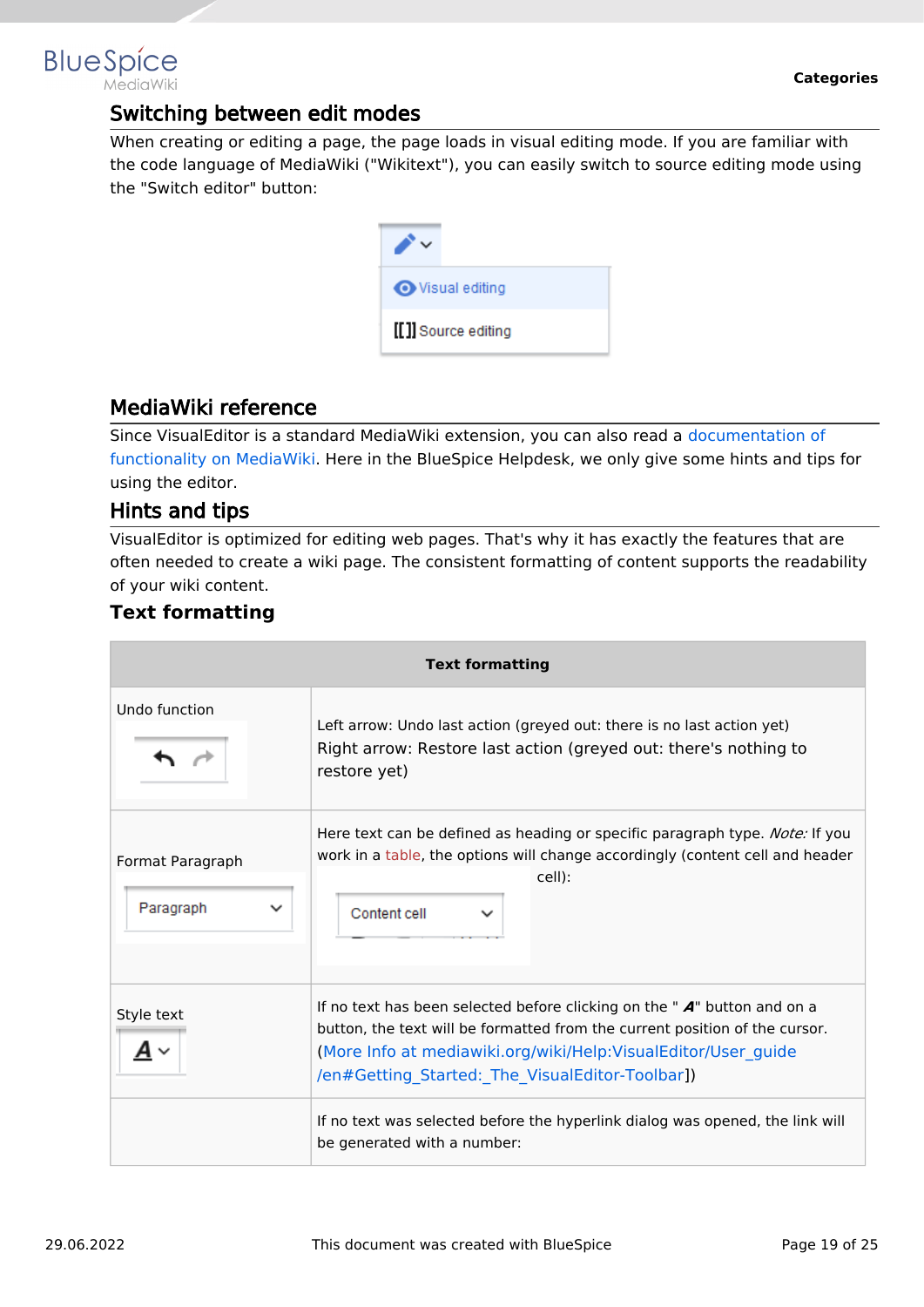

| <b>Text formatting</b> |                                                                                                                                                                                                        |  |
|------------------------|--------------------------------------------------------------------------------------------------------------------------------------------------------------------------------------------------------|--|
| Insert hyperlink<br>యి | [1] To subsequently change the hyperlink description, just click on<br>the link to open the edit menu. In a table, you may need to double-<br>click the cell first and then click the hyperlink again. |  |
| cite<br>Cite $\vee$    | The citation menu is used to insert footnote references (also called<br>itemizations or footnotes) within the text.                                                                                    |  |
| Structure              |                                                                                                                                                                                                        |  |

# <span id="page-19-0"></span>**Insert special content**

| <b>Paste Special Content</b>   |                                                                                                                                                                                                        |  |
|--------------------------------|--------------------------------------------------------------------------------------------------------------------------------------------------------------------------------------------------------|--|
| Insert menu<br>Insert $\vee$   | Use the "insert" menu to insert various media (images, videos) and<br>text formats:                                                                                                                    |  |
| media<br>Media                 | Inserting pictures and videos<br>(Details on MediaWiki])                                                                                                                                               |  |
| templates<br><b>D</b> Template | Include a template in the page.                                                                                                                                                                        |  |
| tables<br><b>H</b> Table       | Tables are an important tool for formatting tabular page content.                                                                                                                                      |  |
| comment<br>Comment             | Comments are not visible to readers, but only in edit mode. A<br>comment can be inserted anywhere on a page. The comment can<br>be edited by clicking on it.<br>And this is what a comment looks like: |  |
| Gallery                        | Discuss content with                                                                                                                                                                                   |  |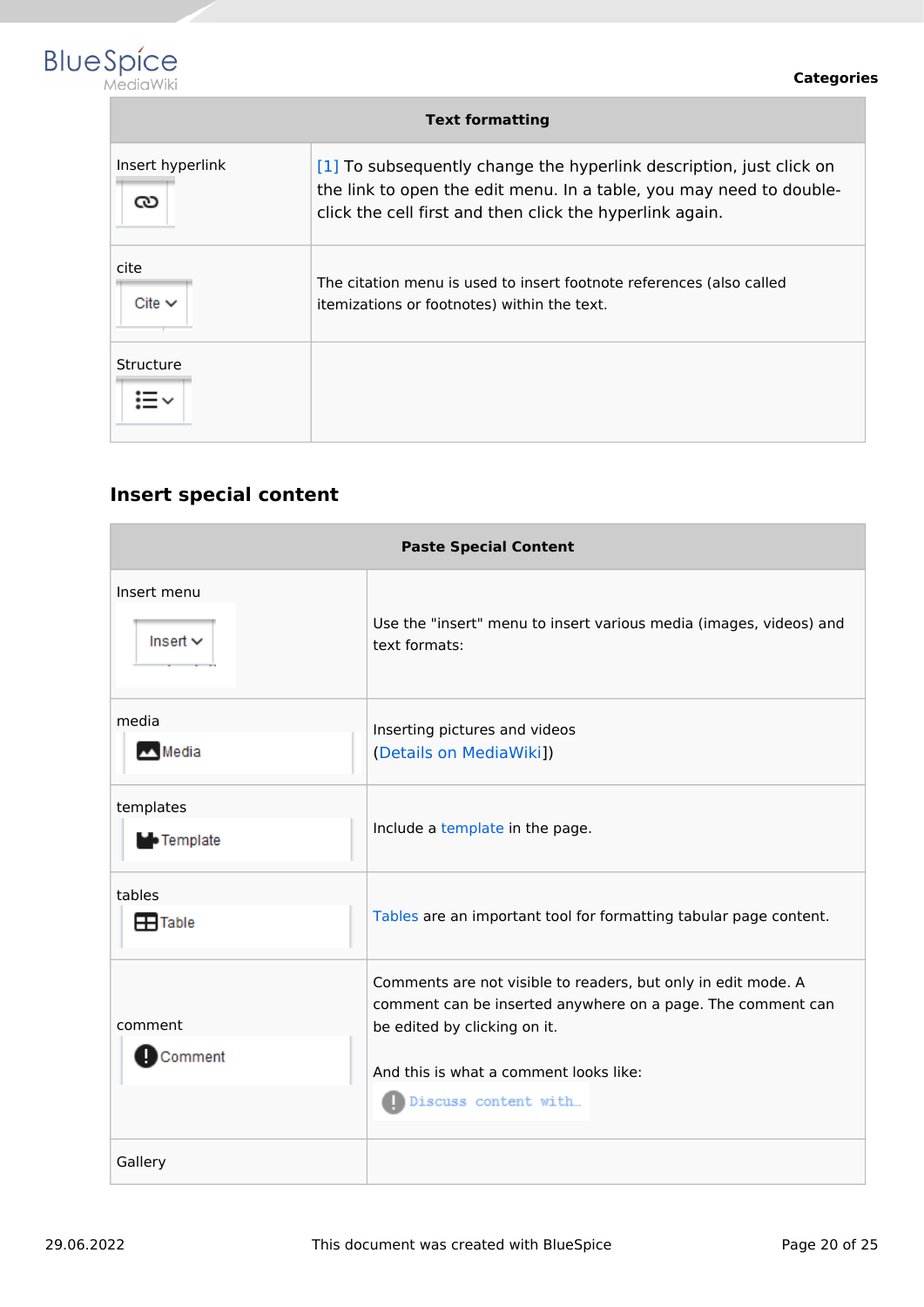

| <b>Paste Special Content</b>                     |                                                                                                                                                                               |  |
|--------------------------------------------------|-------------------------------------------------------------------------------------------------------------------------------------------------------------------------------|--|
| Gallery                                          |                                                                                                                                                                               |  |
| Magic word<br>Magic word                         | With a "magic word" you can include certain variables or so-called<br>behavioral switches in your page. For example, you can display the<br>word count:                       |  |
|                                                  | Learn more about the functionMagic Word                                                                                                                                       |  |
| Your signature<br><sub>x-</sub> Q Your signature | This option can only be used in discussions. It allows to add a<br>signature at any point of a discussion.                                                                    |  |
| Code block<br>Code block                         | With code block various code examples can be entered, like e.g. in<br>HTML syntax. The code is then displayed properly formatted:<br><span style="color: red">red text</span> |  |
| Refernces list<br><b>N</b> References list       |                                                                                                                                                                               |  |
| Chemical formula<br>Chemical formula             | The formula rendering uses an external service via Wikimedia's<br><b>REST API.</b>                                                                                            |  |
| Math formula<br>$\Sigma$ Math formula            | It opens an editor for entering a mathematical formula.<br>[[on MediaWiki]]                                                                                                   |  |
| <b>Special Characters</b><br>Ω                   |                                                                                                                                                                               |  |

#### Page options

| <b>Page Options</b>      |                                                       |
|--------------------------|-------------------------------------------------------|
| Options menu<br>$\equiv$ | The options menu allows editing of all page settings. |
| Options                  |                                                       |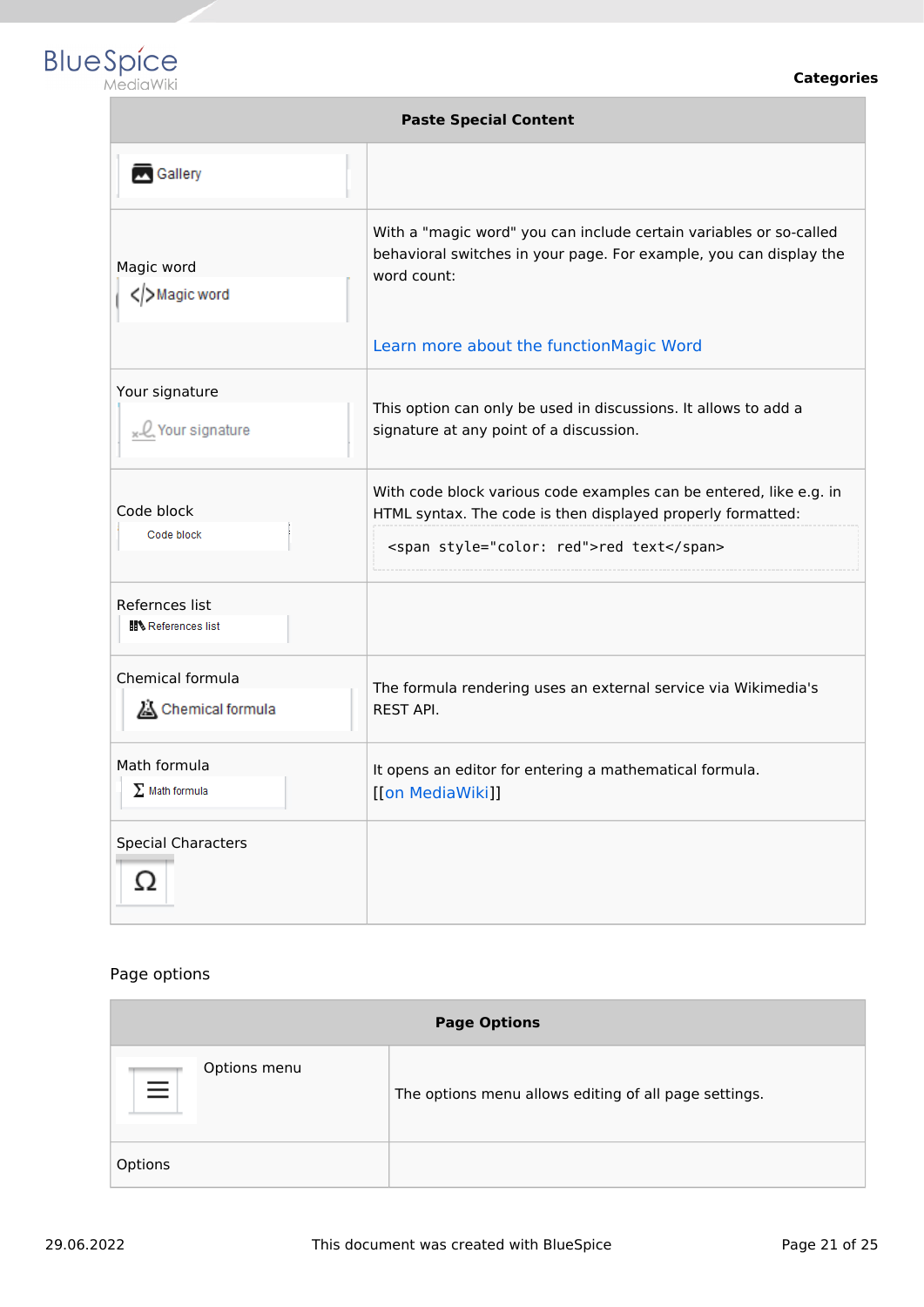

| <b>Page Options</b>                                              |                                                                                                                                                                                                                                                                                              |  |
|------------------------------------------------------------------|----------------------------------------------------------------------------------------------------------------------------------------------------------------------------------------------------------------------------------------------------------------------------------------------|--|
| Options                                                          | This button allows the page settings and page information to be<br>updated simultaneously within a dialog box.                                                                                                                                                                               |  |
| Categories<br>Categories                                         | Here you assign the page to one or more categories Categories.<br>The page will appear accordingly on all linked category pages.                                                                                                                                                             |  |
| Page Settings                                                    | Page redirection: When the page is redirected, the content of the<br>page is no longer displayed, but the target page is loaded<br>directly.                                                                                                                                                 |  |
| Page settings                                                    | This setting can also be used to display or remove the<br>table of contents at the top of the page. The table of<br>contents is automatically generated by the headings on<br>the page. When a page has more than three headings, the<br>table of contents appears automatically by default. |  |
| <b>Advanced Settings</b><br>Advanced settings                    |                                                                                                                                                                                                                                                                                              |  |
| Languages<br>文A Languages                                        |                                                                                                                                                                                                                                                                                              |  |
| Templates used<br>• Templates used                               |                                                                                                                                                                                                                                                                                              |  |
| View as right-to-left<br>← View as right-to-left<br>Ctrl+Shift+X | Support for languages that are read from right to left. Clicking<br>this button right-side formats the page text. Click again to set<br>the text flush left.                                                                                                                                 |  |
| Find and replace<br>Q Find and replace<br>Ctrl+F                 | Words or characters can be searched and replaced directly on<br>the page. The "Undo" button can be used to cancel the change.                                                                                                                                                                |  |
|                                                                  |                                                                                                                                                                                                                                                                                              |  |

# <span id="page-21-1"></span>Troubleshooting: Visual editing is disabled

If you only have the source editing option in your editor toolbar, please contact an administrator of your wiki. The following settings must be checked in this case:

Global settings via the [configuration manager](https://en.wiki.bluespice.com/wiki/Manual:Extension/BlueSpiceConfigManager)

<span id="page-21-0"></span>[Namespace manager](https://en.wiki.bluespice.com/wiki/Manual:Extension/BlueSpiceNamespaceManager) settings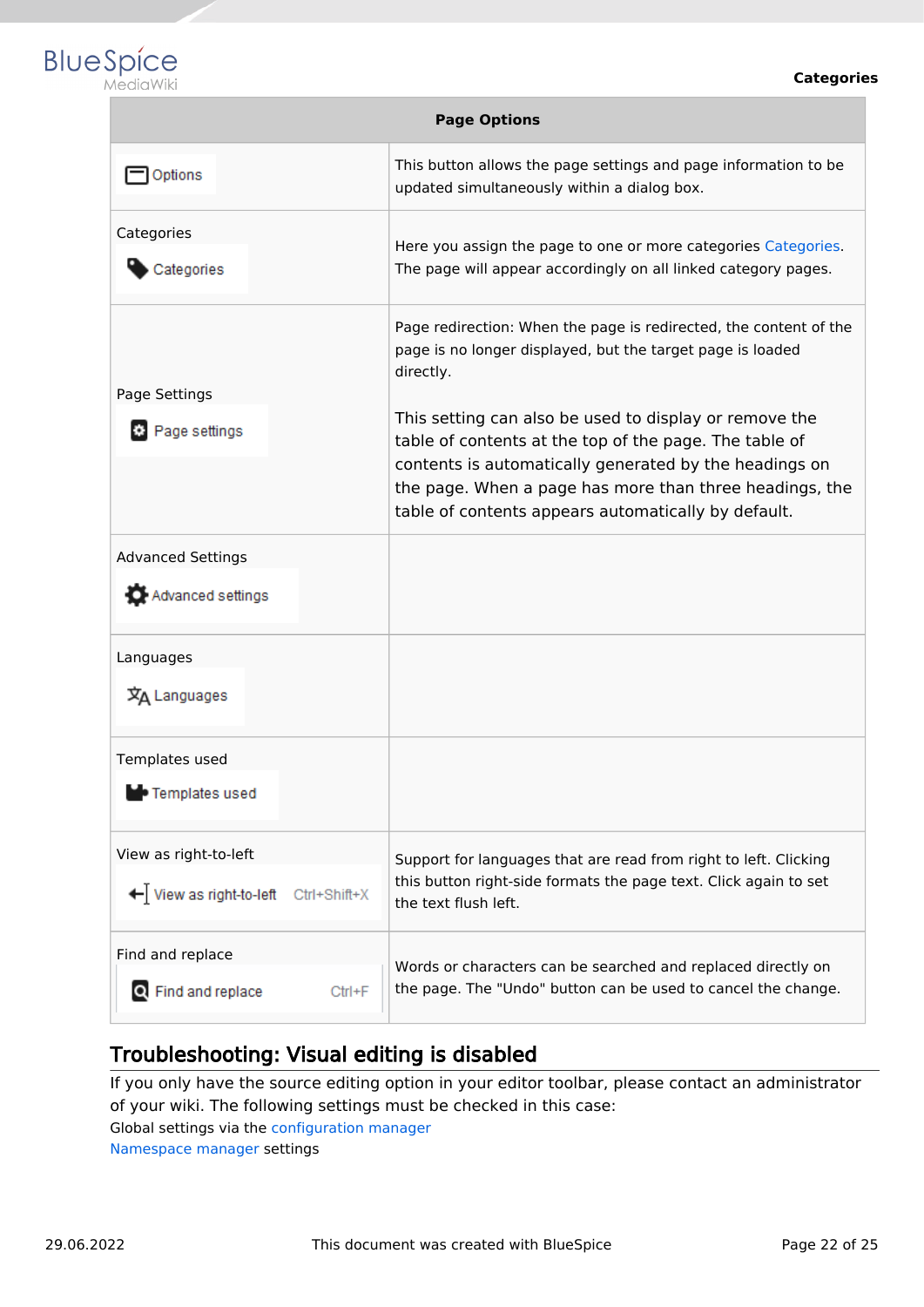

# **4.3 Wikitext**

Wikitext is a simplified markup language that is used to format and structure text and other data. While HTML is the most common markup language for web pages, Wikitext is used in wiki systems. Like HTML, it uses tags to mark parts of text or other data.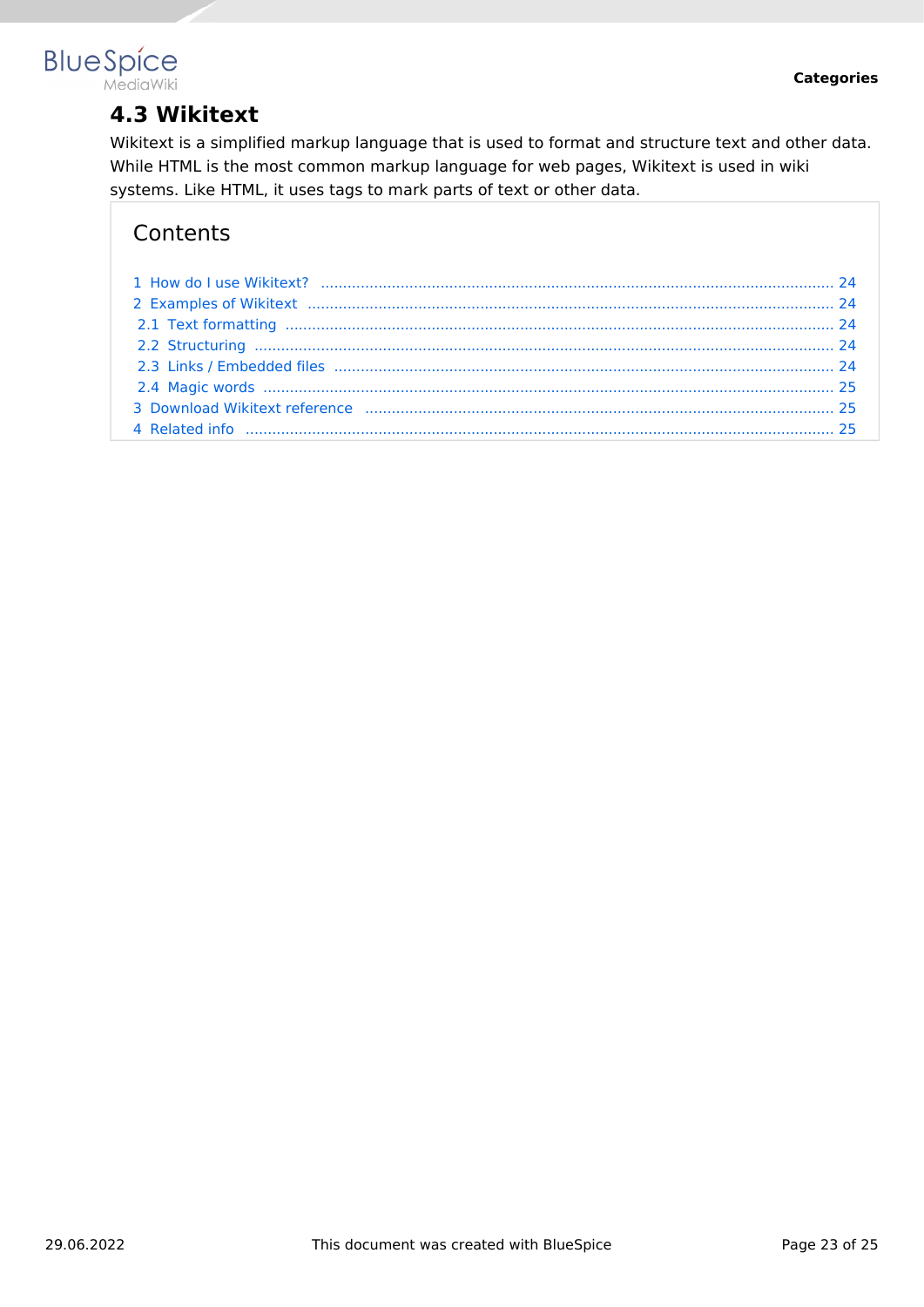

## <span id="page-23-0"></span>How do I use Wikitext?

When you edit a page, you can switch between visual editing and source editing using the editor toolbar.

| Visual editing      |
|---------------------|
| [[]] Source editing |

Wikitext can be entered in source editing mode. When you are in visual editing mode, VisualEditor inserts Wikitext "behind the scenes". If VisualEditor doesn't format elements on a page correctly, you can always switch to source editing to correct the issues directly in Wikitext.

## <span id="page-23-1"></span>Examples of Wikitext

Here are some typical examples of Wikitext:

#### <span id="page-23-2"></span>**Text formatting**

This is '''bold''' This is ''italic'' This is  $|$  <u>underlined</u>

#### <span id="page-23-3"></span>**Structuring**

This is a  $\vert$  ==Heading== This is an  $*$ unordered list element Table:

```
{| class="wikitable"
|-
!header 1
!header 2
|-
|row 1, cell 1
|row 1, cell 2
|-
|row 2, cell 1
|row 2, cell 2
|}
```
## <span id="page-23-4"></span>**Links / Embedded files**

#### **Link to internal wiki page**

[[Wikipage|Label]] [[Pancake|Best Pancake]]

#### **Link to external website**

```
[url label]
[https://wikipedia.org Wikipedia]
```
#### '*Link with parameters*

```
<span class="plainlinks">[{{fullurl:{{FULLPAGENAME}}|action=edit}} Edit this page]<
/span>
```